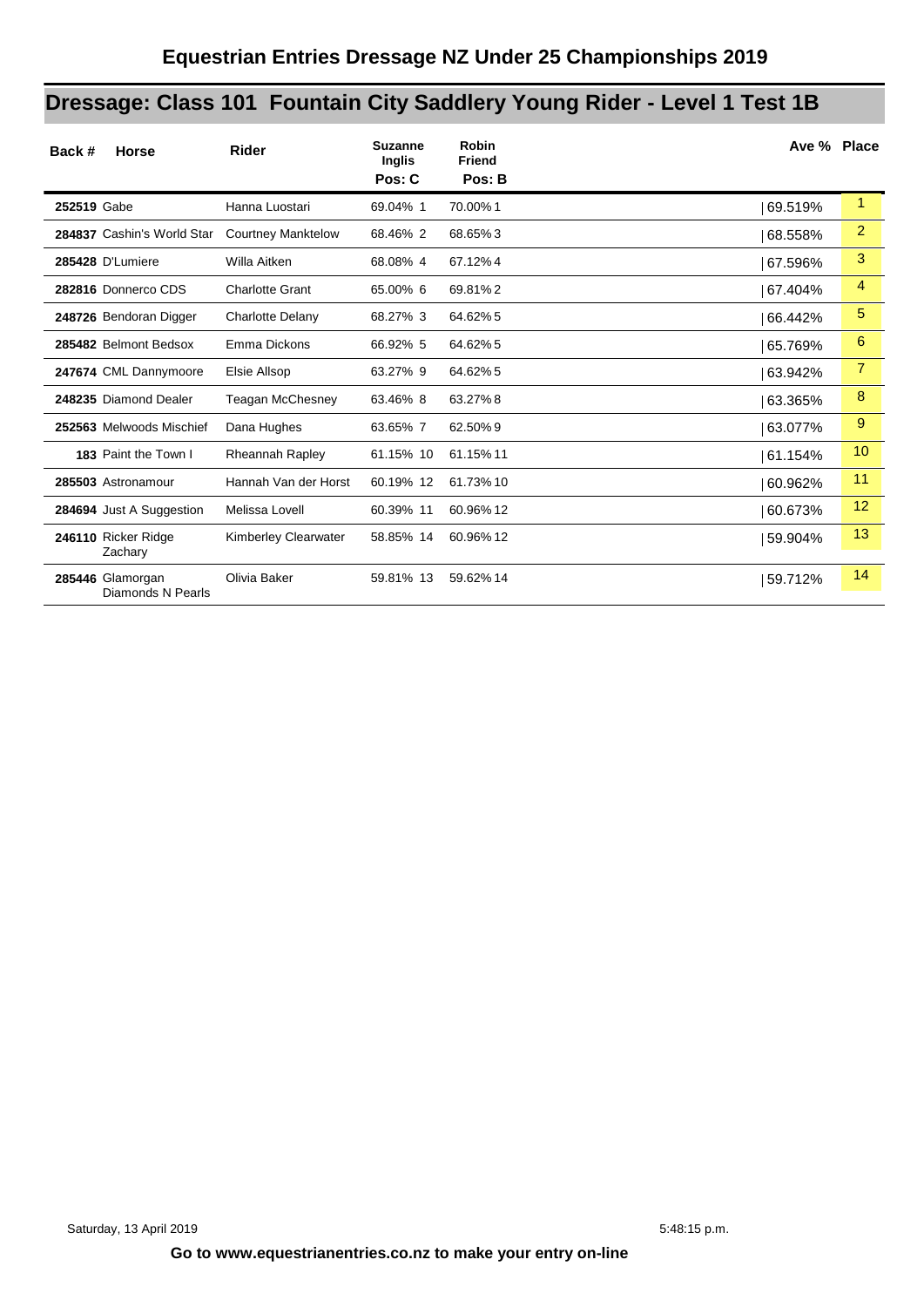# **Dressage: Class 102 Fountain City Saddlery Young Rider Level 1 Test 1C (Q, AMS)**

| Back #      | <b>Horse</b>                          | <b>Rider</b>              | Gill<br><b>Chambers</b><br>Pos: C | Virginia<br><b>Tocher</b><br>Pos: E | Ave % Place |                |
|-------------|---------------------------------------|---------------------------|-----------------------------------|-------------------------------------|-------------|----------------|
|             | 284837 Cashin's World Star            | <b>Courtney Manktelow</b> | 70.96% 1                          | 70.19%6                             | 70.577%     | 1              |
|             | 248726 Bendoran Digger                | Charlotte Delany          | 69.04% 2                          | 70.77%3                             | 69.904%     | 2              |
|             | 282816 Donnerco CDS                   | <b>Charlotte Grant</b>    | 66.54% 4                          | 72.89%1                             | 69.712%     | 3              |
|             | 285175 Quaterly                       | Nicole Sweney             | 66.15% 5                          | 71.15%2                             | 68.654%     | $\overline{4}$ |
|             | 285482 Belmont Bedsox                 | Emma Dickons              | 65.96% 6                          | 70.77%3                             | 68.365%     | 5              |
|             | 247674 CML Dannymoore                 | Elsie Allsop              | 68.85% 3                          | 67.69%8                             | 68.269%     | 6              |
|             | 285428 D'Lumiere                      | Willa Aitken              | 65.19% 8                          | 70.58% 5                            | 67.885%     | $\overline{7}$ |
|             | 285544 Waimarie MH                    | Reece Downham             | 65.39% 7                          | 68.46%7                             | 66.923%     | 8              |
|             | 284694 Just A Suggestion              | Melissa Lovell            | 61.35% 10                         | 66.35%9                             | 63.846%     | 9              |
| 252519 Gabe |                                       | Hanna Luostari            | 62.50% 9                          | 63.65% 11                           | 63.077%     | 10             |
|             | 248235 Diamond Dealer                 | <b>Teagan McChesney</b>   | 61.15% 11                         | 64.81%10                            | 62.981%     | 11             |
|             | 252563 Melwoods Mischief              | Dana Hughes               | 60.58% 13                         | 63.65% 11                           | 62.115%     | 12             |
|             | 285503 Astronamour                    | Hannah Van der Horst      | 60.96% 12                         | 62.31% 14                           | 61.635%     | 13             |
|             | 246110 Ricker Ridge<br>Zachary        | Kimberley Clearwater      | 59.42% 14                         | 62.50% 13                           | 60.962%     | 14             |
|             | 183 Paint the Town I                  | Rheannah Rapley           | 58.27% 15                         | 60.00% 15                           | 59.135%     | 15             |
|             | 285446 Glamorgan<br>Diamonds N Pearls | Olivia Baker              | 55.96% 16                         | 58.08% 16                           | 57.019%     | 16             |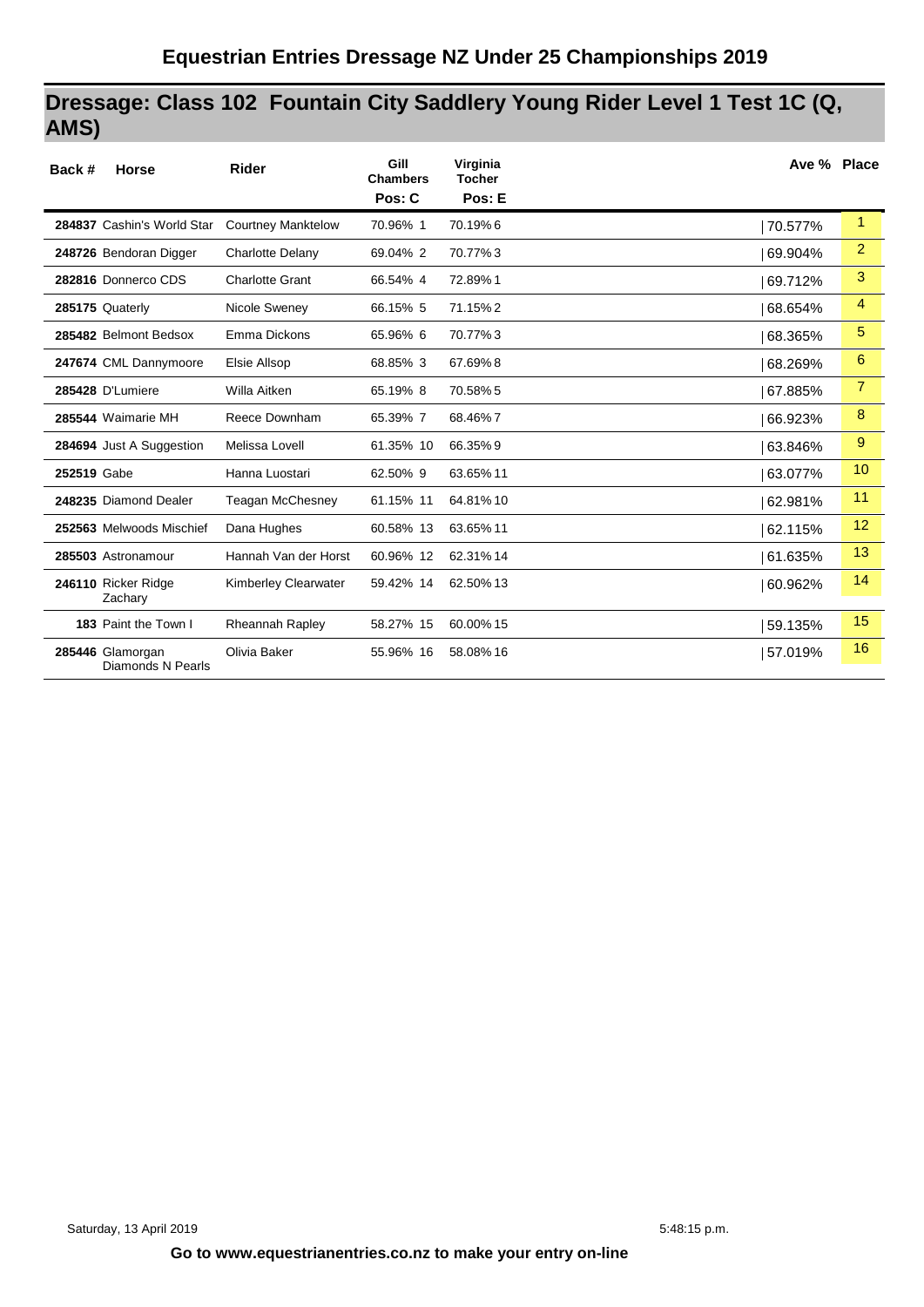# **Dressage: Class 111 Gateshead Equestrian Pony - Level 1 Test 1B**

| Back # | <b>Horse</b>                                   | <b>Rider</b>            | Leonie<br><b>Coker</b><br>Pos: C | Judy<br><b>Alderdice</b><br>Pos: H | Ave % Place |                |
|--------|------------------------------------------------|-------------------------|----------------------------------|------------------------------------|-------------|----------------|
|        | 282729 Donnerminime                            | Anya Peterson           | 71.35% 1                         | 67.89%2                            | 69.615%     | $\mathbf{1}$   |
|        | 283692 Tironui Casino's<br>Gold                | Jesika Cunningham       | 70.19% 3                         | 68.65%1                            | 69.423%     | $\overline{2}$ |
|        | 246276 Mana Kai Buzzy<br><b>Bee</b>            | <b>Charlotte Thorpe</b> | 70.77% 2                         | 67.69%3                            | 69.231%     | 3              |
|        | 232988 Yippee Ki Yay                           | Fabriana McQuarrie      | 69.04% 4                         | 66.35%4                            | 67.692%     | 4              |
|        | 247659 Glenvar Bramble                         | Piper Crake             | 67.31% 5                         | 65.58%6                            | 66.442%     | 5              |
|        | 283529 Dun n Dusted                            | Greer Graham            | 64.04% 11                        | 65.96% 5                           | 65.000%     | 6              |
|        | 233418 Willowmead Court<br>Jester              | Danielle Peck           | 66.54% 7                         | 63.27% 11                          | 64.904%     | $\overline{7}$ |
|        | 283802 Toffee Du Lux                           | Sophie Thomas           | 66.73% 6                         | 63.08% 12                          | 64.904%     | 8              |
|        | 283282 Illawarra Magnum                        | Caitlin Harbrow         | 64.81% 9                         | 64.04%7                            | 64.423%     | 9              |
|        | 221093 Mangakaraa<br>Ethereal                  | Freya Diggle            | 65.39% 8                         | 63.46%9                            | 64.423%     | 10             |
|        | 283564 LSL Brookleigh<br><b>Vermont Beauty</b> | Julia Leusink           | 64.42% 10                        | 63.46% 9                           | 63.942%     | 11             |
|        | 284540 Adelines Graceful<br>Reflection         | Hannah Kitcheman        | 62.69% 13                        | 63.85%8                            | 63.269%     | 12             |
|        | 285229 Tartan Doll                             | Jessie Bennett          | 63.08% 12                        | 62.89% 13                          | 62.981%     | 13             |
|        | 177 Jubilee Silver Wings Olivia Briant         |                         | 62.31% 14                        | 60.39% 14                          | 61.346%     | 14             |
|        | 248111 Komets Victory                          | Freya Diggle            | 62.12% 15                        | 58.27% 15                          | 60.192%     | 15             |
|        | 234107 Chelton Light<br>Endevour               | Danielle Peck           | 59.42% 16                        | 57.31% 16                          | 58.365%     | 16             |
|        | 283450 KS Show N Tell                          | Sophie Frew             | 53.08% 17                        | 53.27% 17                          | 53.173%     | 17             |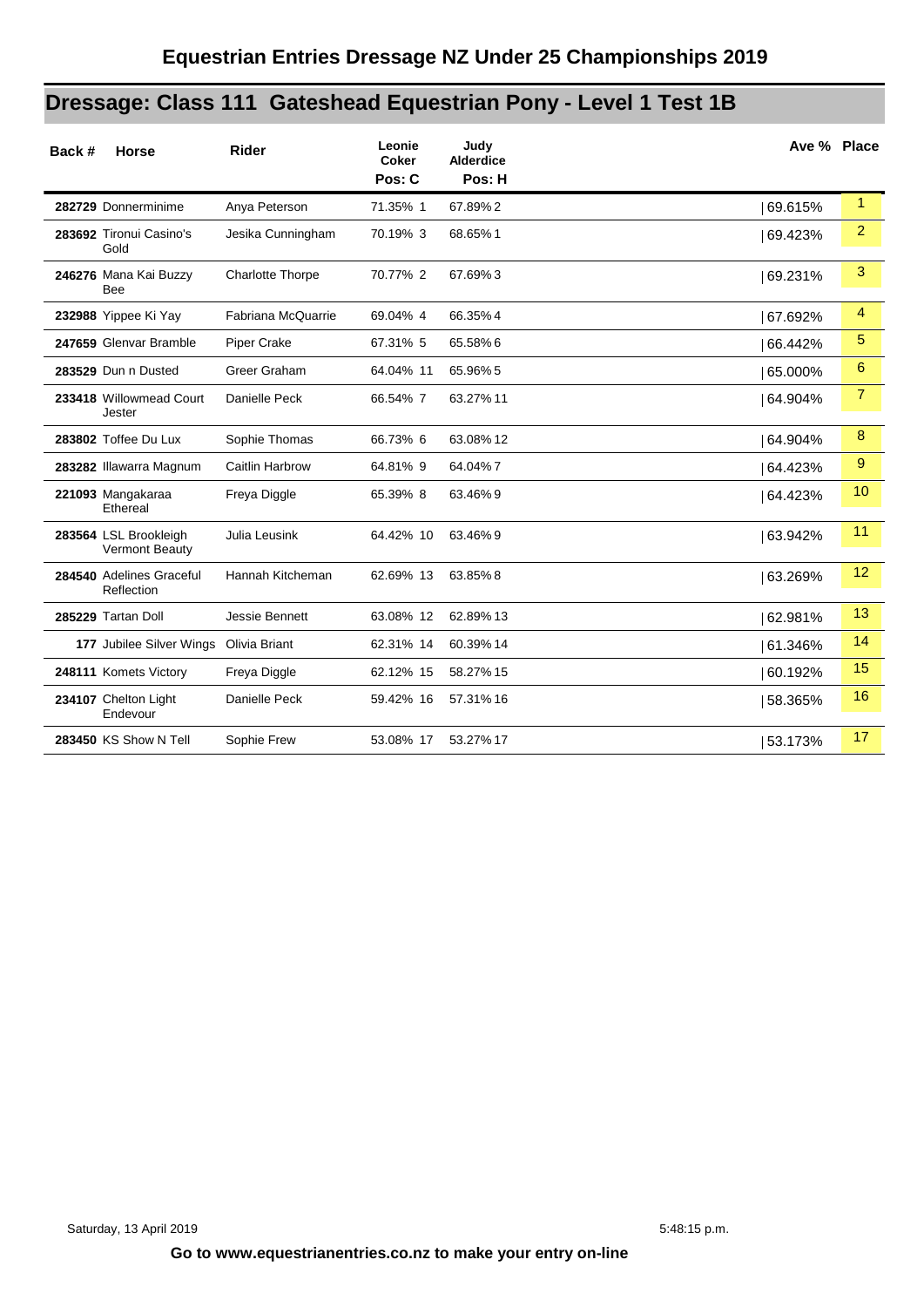# **Dressage: Class 112 Gateshead Equestrian Pony - Level 1 Test 1C (Q, AMS)**

| Back # | <b>Horse</b>                                   | <b>Rider</b>            | <b>Betty</b><br><b>Brown</b><br>(NZL)<br>Pos: C | Clare<br><b>Banks</b><br>Pos: H | Ave % Place |                |
|--------|------------------------------------------------|-------------------------|-------------------------------------------------|---------------------------------|-------------|----------------|
|        | 232988 Yippee Ki Yay                           | Fabriana McQuarrie      | 73.46% 1                                        | 68.27%2                         | 70.865%     | $\mathbf{1}$   |
|        | 283692 Tironui Casino's<br>Gold                | Jesika Cunningham       | 67.31% 4                                        | 71.92%1                         | 69.615%     | $\overline{2}$ |
|        | 247659 Glenvar Bramble                         | Piper Crake             | 68.46% 2                                        | 68.27%2                         | 68.365%     | 3              |
|        | 284495 Cardonald Beauden<br><b>Barrett</b>     | Emma Dickons            | 67.69% 3                                        | 67.69%4                         | 67.692%     | 4              |
|        | 221093 Mangakaraa<br>Ethereal                  | Freya Diggle            | 65.58% 6                                        | 67.50% 5                        | 66.538%     | 5              |
|        | 283282 Illawarra Magnum                        | Caitlin Harbrow         | 67.31% 4                                        | 64.81%8                         | 66.058%     | 6              |
|        | 246276 Mana Kai Buzzy<br>Bee                   | <b>Charlotte Thorpe</b> | 64.62% 9                                        | 66.15%6                         | 65.385%     | $\overline{7}$ |
|        | 283529 Dun n Dusted                            | Greer Graham            | 64.23% 10                                       | 65.19%7                         | 64.712%     | 8              |
|        | 282729 Donnerminime                            | Anya Peterson           | 65.39% 7                                        | 63.46%10                        | 64.423%     | 9              |
|        | 284540 Adelines Graceful<br>Reflection         | Hannah Kitcheman        | 65.19% 8                                        | 63.46% 10                       | 64.327%     | 10             |
|        | 285483 Sandhill Trussardi                      | Claudia Younger         | 63.08% 13                                       | 64.04%9                         | 63.558%     | 11             |
|        | 233418 Willowmead Court<br>Jester              | Danielle Peck           | 63.85% 11                                       | 61.73% 13                       | 62.788%     | 12             |
|        | 177 Jubilee Silver Wings Olivia Briant         |                         | 60.77% 16                                       | 63.27% 12                       | 62.019%     | 13             |
|        | 248111 Komets Victory                          | Freya Diggle            | 62.50% 15                                       | 61.35% 14                       | 61.923%     | 14             |
|        | 283450 KS Show N Tell                          | Sophie Frew             | 63.27% 12                                       | 60.39% 15                       | 61.827%     | 15             |
|        | 283802 Toffee Du Lux                           | Sophie Thomas           | 63.08% 13                                       | 59.04% 18                       | 61.058%     | 16             |
|        | 285229 Tartan Doll                             | Jessie Bennett          | 59.04% 17                                       | 59.23% 17                       | 59.135%     | 17             |
|        | 234107 Chelton Light<br>Endevour               | Danielle Peck           | 56.73% 18                                       | 60.00% 16                       | 58.365%     | 18             |
|        | 283564 LSL Brookleigh<br><b>Vermont Beauty</b> | Julia Leusink           | 56.73% 18                                       | 57.12% 19                       | 56.923%     | 19             |
|        | 284922 Maxwellton Monday<br>Magic              | <b>Grace Purdie</b>     | $0.00\%$ 0                                      | $0.00\%$ 0                      | E           |                |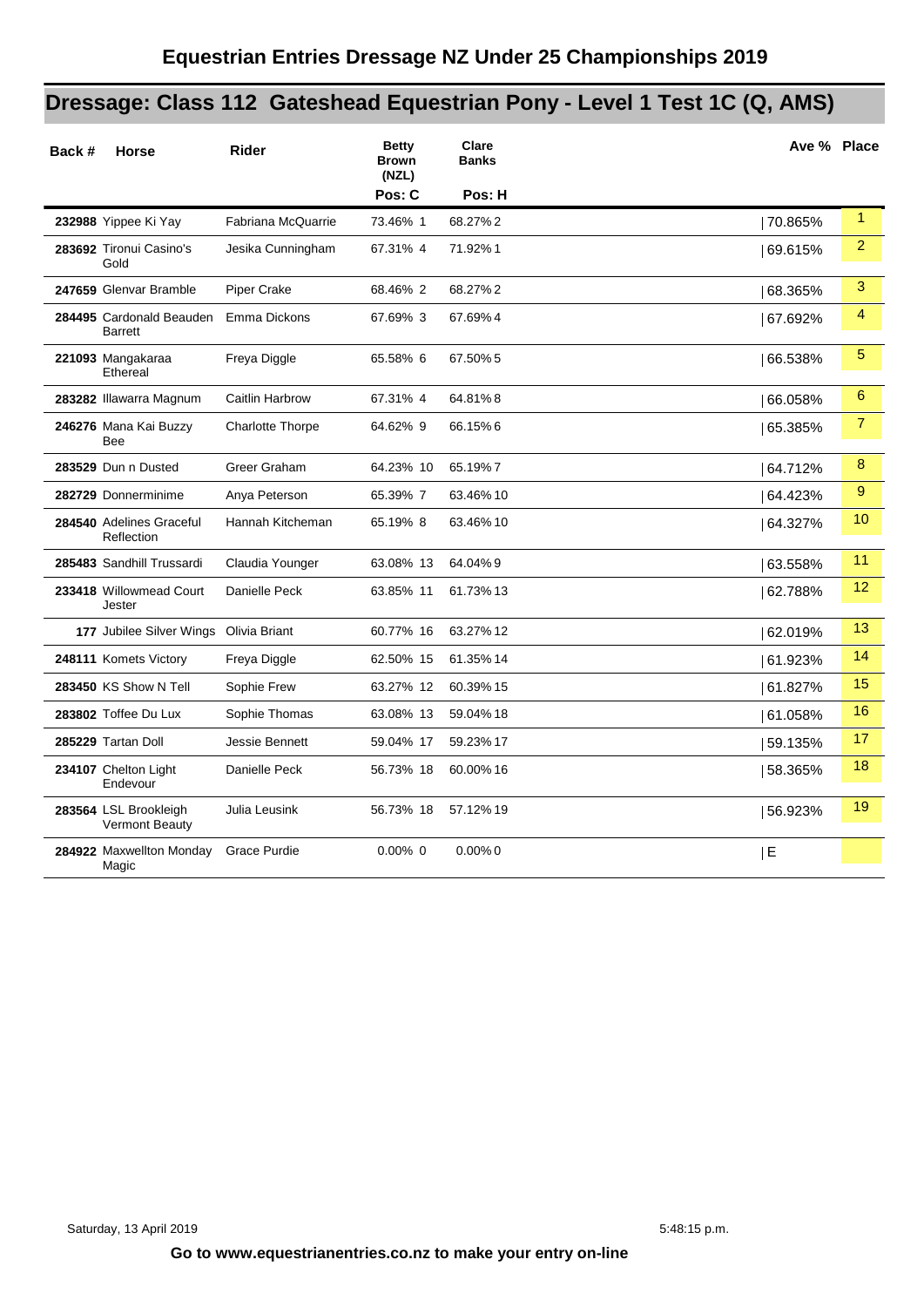# **Dressage: Class 201 Maxisoy Young Rider - Level 2 Test 2B**

| Back #<br>Horse                   | <b>Rider</b>       | Carol<br><b>Eivers</b><br>Pos: C | Virginia<br><b>Tocher</b><br>Pos: B | Ave % Place |                 |
|-----------------------------------|--------------------|----------------------------------|-------------------------------------|-------------|-----------------|
| 251253 Solitar Storm              | Rilee McMeekin     | 70.32% 1                         | 70.32%1                             | 70.323%     | 1               |
| 282868 Gymanji                    | Lucy Cochrane      | 69.03% 2                         | 69.19%2                             | 69.113%     | $\overline{2}$  |
| 237970 Vivid OL                   | Caitlin Benzie     | 66.61% 4                         | 66.77%3                             | 66.694%     | 3               |
| <b>252270 Finns Halo</b>          | Lily Patterson     | 67.10% 3                         | 65.48%4                             | 66.290%     | 4               |
| 237768 Ebony Affair               | <b>Bella Small</b> | 66.61% 4                         | 64.03% 5                            | 65.323%     | 5               |
| 285453 Bahzingah                  | Willa Aitken       | 65.32% 6                         | 64.03% 5                            | 64.677%     | 6               |
| 251411 Romulus                    | Emmelena Bryce     | 64.36% 7                         | 62.26%8                             | 63.306%     | 7               |
| 22902 Oakvale Sovereign           | Emma Mail          | 63.55% 8                         | 62.42%7                             | 62.984%     | 8               |
| 27846 La Ragazza                  | Jasmine Bolton     | 61.61% 10                        | 61.13%9                             | 61.371%     | 9               |
| 243928 Airthrey Maggie May        | Giselle Conway     | 62.10% 9                         | 60.65% 10                           | 61.371%     | 10 <sup>°</sup> |
| 235692 Tongue Twister             | Tiffany Owen       | 61.61% 10                        | 59.19% 11                           | 60.403%     | 11              |
| 26474 Tama Park<br><b>Bradman</b> | Chontelle Honour   | 58.23% 12                        | 56.94% 12                           | 57.581%     | 12              |
| 244632 Everton Hara Z             | Luca Swale         | 52.90% 13                        | 53.23% 13                           | 53.065%     | 13              |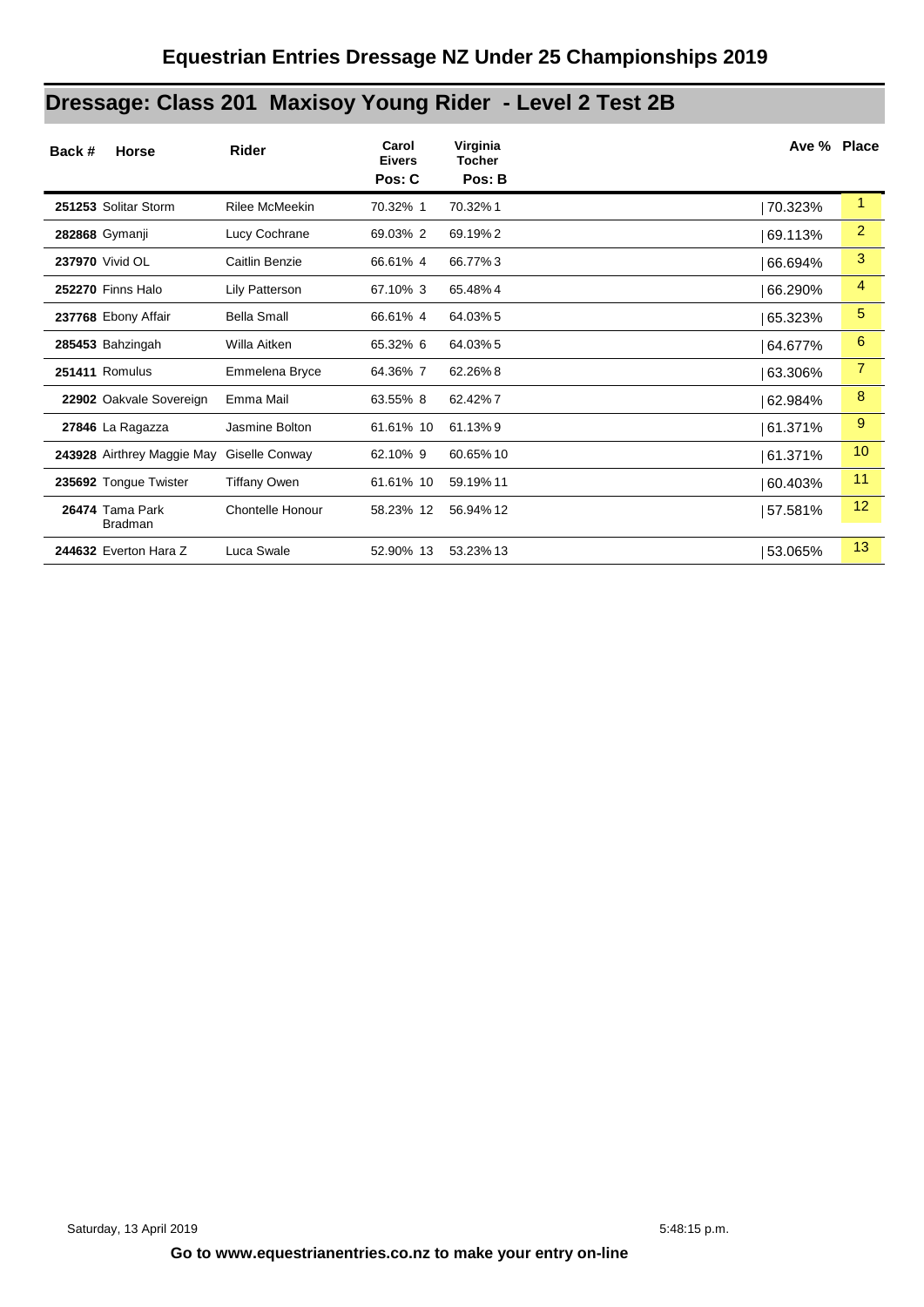#### **Equestrian Entries Dressage NZ Under 25 Championships 2019**

## **Dressage: Class 202 Maxisoy Young Rider - Level 2 Musical Freestyle (Q, A)**

| Back # | <b>Horse</b>                | Rider                 | <b>Sue</b><br>Hobson (NZL)          |                               |     | <b>Felicity</b><br>Dobell-Brown |                |  |  |       | <b>Tech Artistic</b> | <b>Total</b> | <b>Place</b> |
|--------|-----------------------------|-----------------------|-------------------------------------|-------------------------------|-----|---------------------------------|----------------|--|--|-------|----------------------|--------------|--------------|
|        |                             |                       | Pos: C                              |                               |     | Pos: H                          |                |  |  |       |                      |              |              |
| 252658 | Georgia MH                  | Reece Downham         | Tech 74.375                         |                               |     | 73.750                          |                |  |  |       |                      |              |              |
|        |                             |                       | Art<br>Total 74.063% 2              | 73.750                        |     | 73.750<br>73.750%               | $\overline{1}$ |  |  | 74.06 | 73.75                | 73.906% 1    |              |
| 282868 | Gymanji                     | Lucy Cochrane         | Tech<br>Art<br><b>Total</b> 75.625% | 75.000<br>76.250              |     | 70.625<br>71.250<br>70.938%     | $\overline{2}$ |  |  | 72.81 | 73.75                | 73.281% 2    |              |
| 237970 | Vivid OL                    | Caitlin Benzie        | Tech<br>Art<br>Total 68.750% 6      | 68.750<br>68.750              |     | 69.375<br>72.500<br>70.938% 2   |                |  |  | 69.06 | 70.62                | 69.844% 3    |              |
| 251253 | Solitar Storm               | <b>Rilee McMeekin</b> | Tech<br>Art<br>Total                | 70.625<br>71.250<br>70.938% 3 |     | 68.750<br>68.750<br>68.750%     | -5             |  |  | 69.68 | 70.00                | 69.844% 4    |              |
| 22902  | Oakvale Sovereign Emma Mail |                       | Tech<br>Art<br>Total                | 65.625<br>67.500<br>66.563%   | - 8 | 70.000<br>71.250<br>70.625% 4   |                |  |  | 67.81 | 69.37                | 68.594% 5    |              |
| 243928 | Airthrey Maggie             | Giselle Conway        | Tech<br>Art<br>Total                | 69.375<br>71.250<br>70.313%   | - 4 | 65.000<br>66.250<br>65.625%     | 11             |  |  | 67.18 | 68.75                | 67.969% 6    |              |
| 237768 | Ebony Affair                | <b>Bella Small</b>    | Tech<br>Art<br>Total                | 67.500<br>68.750<br>68.125%   | -7  | 66.875<br>68.750<br>67.813%     | 6              |  |  | 67.18 | 68.75                | 67.969% 6    |              |
| 252270 | Finns Halo                  | <b>Lily Patterson</b> | Tech<br>Art<br><b>Total 69.063%</b> | 69.375<br>68.750              | 5   | 65.625<br>65.000<br>65.313% 12  |                |  |  | 67.50 | 66.87                | 67.188% 8    |              |

Saturday, 13 April 2019 5:20:04 p.m.

**Go to www.equestrianentries.co.nz to make your entry on-line, view entries, draws and results**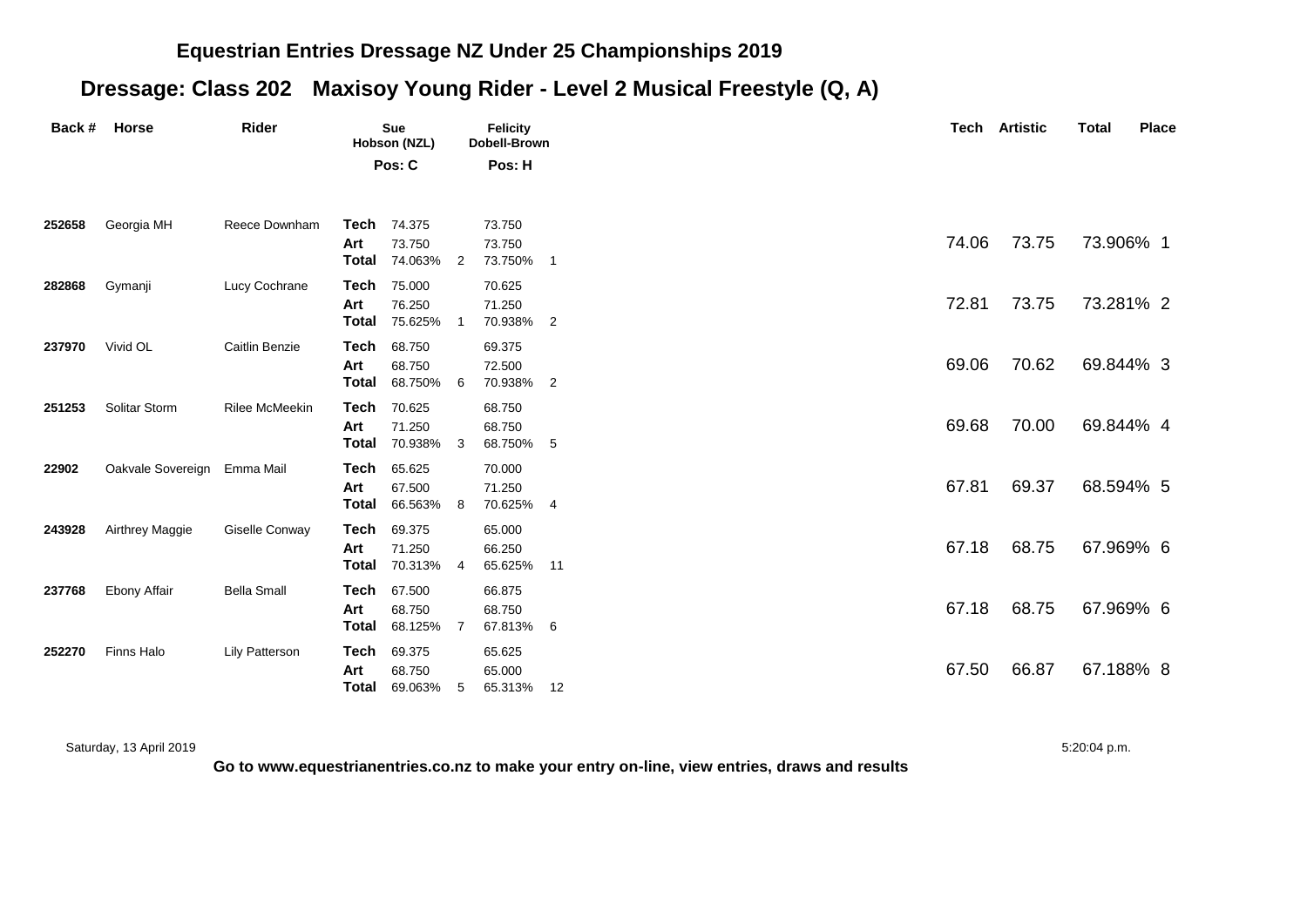#### **Equestrian Entries Dressage NZ Under 25 Championships 2019**

## **Dressage: Class 202 Maxisoy Young Rider - Level 2 Musical Freestyle (Q, A)**

| Back # | <b>Horse</b>                       | Rider               |                                           | <b>Sue</b><br>Hobson (NZL)  |             | <b>Felicity</b><br>Dobell-Brown   |    |       | <b>Tech Artistic</b> | <b>Total</b> | <b>Place</b> |
|--------|------------------------------------|---------------------|-------------------------------------------|-----------------------------|-------------|-----------------------------------|----|-------|----------------------|--------------|--------------|
|        |                                    |                     |                                           | Pos: C                      |             | Pos: H                            |    |       |                      |              |              |
| 236365 | Artemisia                          | Zoe Towler          | Tech<br>Art<br>Total                      | 63.750<br>66.250<br>65.000% |             | 66.875<br>67.500<br>10 67.188% 7  |    | 65.31 | 66.87                | 66.094% 9    |              |
| 251411 | Romulus                            | Emmelena Bryce      | Tech<br>Art<br>Total                      | 65.625<br>66.250<br>65.938% | 9           | 65.625<br>66.250<br>65.938%       | 10 | 65.62 | 66.25                | 65.938% 10   |              |
| 225629 | Must Be Magic                      | Rachel Hucker       | Tech<br>Art<br>Total                      | 62.500<br>66.250<br>64.375% |             | 66.250<br>66.250<br>11 66.250% 8  |    | 64.37 | 66.25                | 65.312% 11   |              |
| 26474  | Tama Park Bradman Chontelle Honour |                     | Tech<br>Art<br>Total                      | 60.625<br>62.500<br>61.563% |             | 65.000<br>67.500<br>12 66.250% 8  |    | 62.81 | 65.00                | 63.906% 12   |              |
| 27846  | La Ragazza                         | Jasmine Bolton      | Tech<br>Art<br>Total                      | 58.125<br>61.250<br>59.688% |             | 63.750<br>65.000<br>13 64.375%    | 13 | 60.93 | 63.12                | 62.031% 13   |              |
| 285453 | Bahzingah                          | Willa Aitken        | Tech<br>Art<br>Total                      | 54.375<br>60.000<br>57.188% |             | 59.375<br>62.500<br>14 60.938%    | 14 | 56.87 | 61.25                | 59.062% 14   |              |
| 235692 | <b>Tongue Twister</b>              | <b>Tiffany Owen</b> | Tech<br>Art<br>Total                      | 45.625<br>58.750<br>52.188% |             | 44.375<br>58.750<br>15 51.563% 15 |    | 45.00 | 58.75                | 51.875% 15   |              |
| 244632 | Everton Hara Z                     | Luca Swale          | <b>Tech</b><br>Art<br><b>Total</b> 0.000% |                             | $\mathbf 0$ | $0.000\%$                         | 0  |       |                      | R            |              |

Saturday, 13 April 2019 5:20:05 p.m.

**Go to www.equestrianentries.co.nz to make your entry on-line, view entries, draws and results**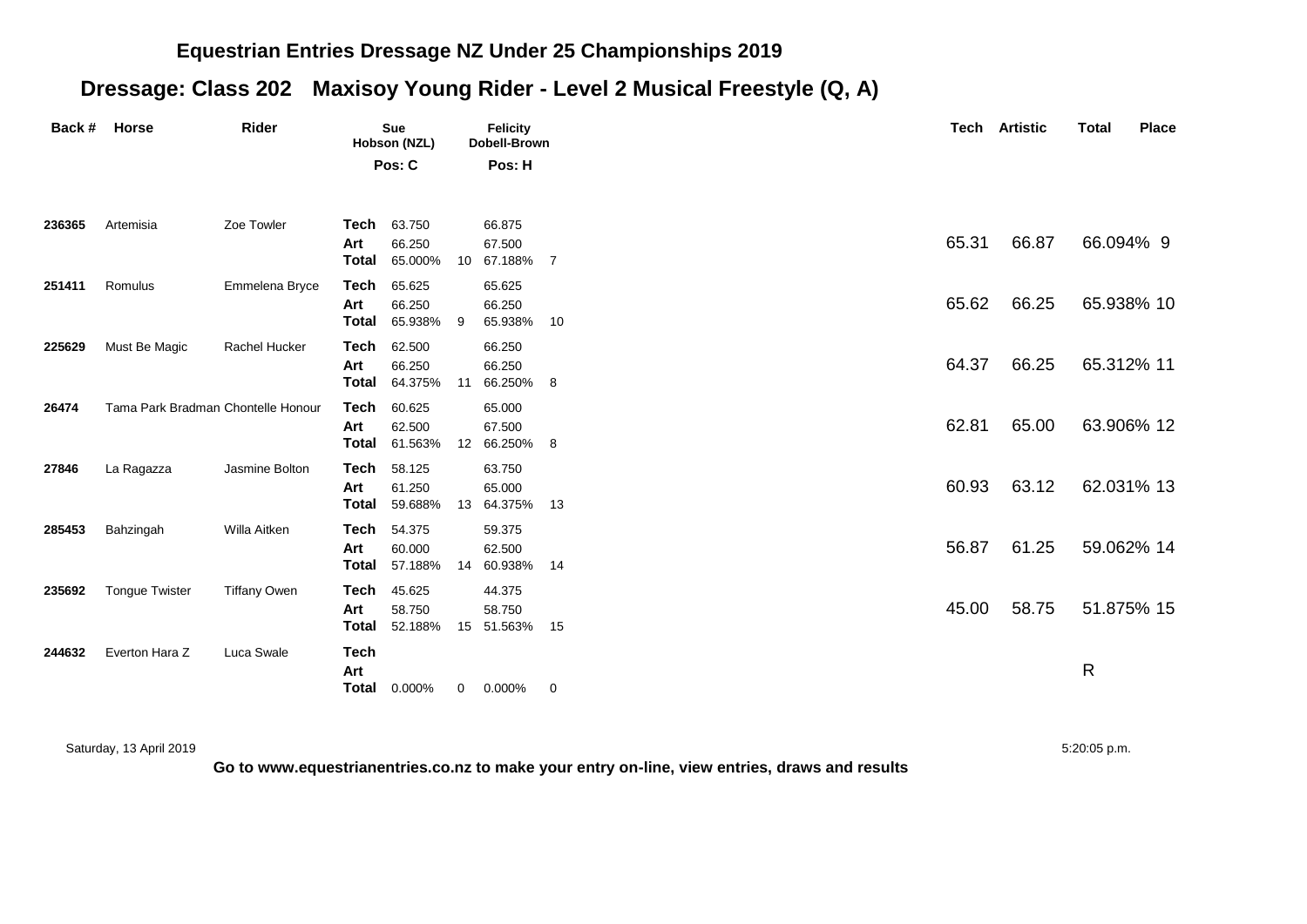# **Dressage: Class 211 Pelorus Trust Pony - Level 2 Test 2B**

| Back # | <b>Horse</b>                      | <b>Rider</b>          | <b>Helen</b><br>Hughes-<br>Keen (NZL) | Virginia<br><b>Tocher</b> | Ave % Place |                |
|--------|-----------------------------------|-----------------------|---------------------------------------|---------------------------|-------------|----------------|
|        |                                   |                       | Pos: C                                | Pos: E                    |             |                |
|        | 235944 Gangnam Style              | Samantha Wells        | 67.26% 2                              | 71.45%1                   | 69.355%     | 1              |
|        | 251886 Alpine Park<br>Watercolour | Samantha Belsham      | 68.55% 1                              | 69.36%2                   | 68.952%     | $\overline{2}$ |
|        | 245885 Tairawhiti Lad             | Anya Peterson         | 66.61% 3                              | 69.19%3                   | 67.903%     | 3              |
|        | 248939 Rebel Ricochet             | <b>Piper Crake</b>    | 65.48% 4                              | 66.61%4                   | 66.048%     | 4              |
|        | 26636 Oaklands Park<br>Cloud 9    | Alexandra Hope        | 65.00% 5                              | 65.00% 5                  | 65.000%     | 5              |
|        | 285515 Te Ataahua Tui<br>Jane     | Emma Copplestone      | 62.74% 8                              | 63.55%7                   | 63.145%     | 6              |
|        | 283595 Golden Willow<br>Monarch   | Olesya Korchagina     | 61.77% 10                             | 63.71%6                   | 62.742%     | $\overline{7}$ |
|        | 238554 Kirralea Statesman         | Anna Wilson           | 62.74% 8                              | 62.10%8                   | 62.419%     | 8              |
|        | 246076 Capriola Storm             | Harriet Savage        | 64.03% 6                              | 60.32% 10                 | 62.177%     | 9              |
|        | 244984 Tirohanga Touch<br>Wood    | <b>Brooke Bennett</b> | 62.90% 7                              | 61.29%9                   | 62.097%     | 10             |
|        | 285509 Just Jazz of<br>Samarkand  | Mirin McGeough        | 58.39% 11                             | 58.55% 11                 | 58.468%     | 11             |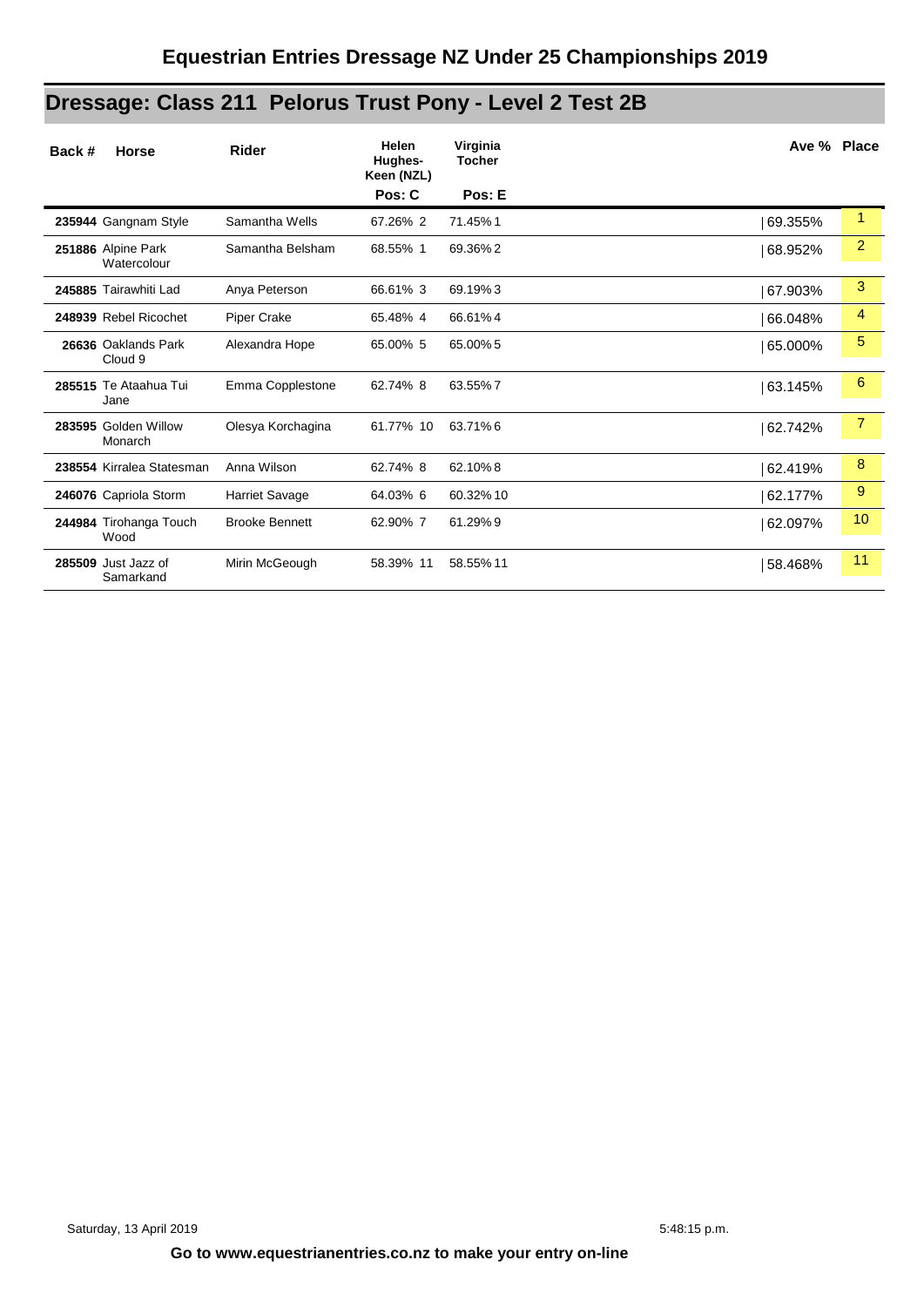#### **Equestrian Entries Dressage NZ Under 25 Championships 2019**

## **Dressage: Class 212 Pelorus Trust Pony - Level 2 Musical Freestyle (Q, AMS)**

| Back # Horse |                      | Rider                        |                      | <b>Sue</b><br>Hobson (NZL)     |                | Anita<br><b>Barton (Aus)</b>  |                |
|--------------|----------------------|------------------------------|----------------------|--------------------------------|----------------|-------------------------------|----------------|
|              |                      |                              |                      | Pos: C                         |                | Pos: H                        |                |
| 251886       | Alpine Park          | Samantha Belsham Tech 71.875 |                      |                                |                | 72.500                        |                |
|              |                      |                              | Art                  | 71.250<br><b>Total</b> 71.563% |                | 73.750<br>73.125%             | - 1            |
| 26636        | Oaklands Park        | Alexandra Hope               | Tech<br>Art<br>Total | 66.875<br>68.750<br>67.813% 3  |                | 70.625<br>73.750<br>72.188%   | $\overline{2}$ |
| 248048       | Inspector Gadget     | Lucy Cochrane                | Tech<br>Art<br>Total | 68.750<br>68.750<br>68.750%    | $\overline{2}$ | 69.375<br>72.500<br>70.938%   | 3              |
| 235944       | Gangnam Style        | Samantha Wells               | Tech<br>Art<br>Total | 67.500<br>67.500<br>67.500% 4  |                | 69.375<br>71.250<br>70.313% 4 |                |
| 285515       | Te Ataahua Tui       | Emma Copplestone             | Tech<br>Art<br>Total | 67.500<br>67.500<br>67.500%    | -4             | 67.500<br>71.250<br>69.375% 5 |                |
| 245885       | Tairawhiti Lad       | Anya Peterson                | Tech<br>Art<br>Total | 62.500<br>66.250<br>64.375% 6  |                | 65.000<br>72.500<br>68.750%   | 6              |
| 248939       | Rebel Ricochet       | Piper Crake                  | Tech<br>Art<br>Total | 63.125<br>65.000<br>64.063%    | - 7            | 65.000<br>70.000<br>67.500%   | -7             |
| 283595       | <b>Golden Willow</b> | Olesya Korchagina            | Tech<br>Art<br>Total | 61.250<br>66.250<br>63.750%    | 8              | 64.375<br>66.250<br>65.313%   | 8              |

Saturday, 13 April 2019 5:24:08 p.m.

**Go to www.equestrianentries.co.nz to make your entry on-line, view entries, draws and results**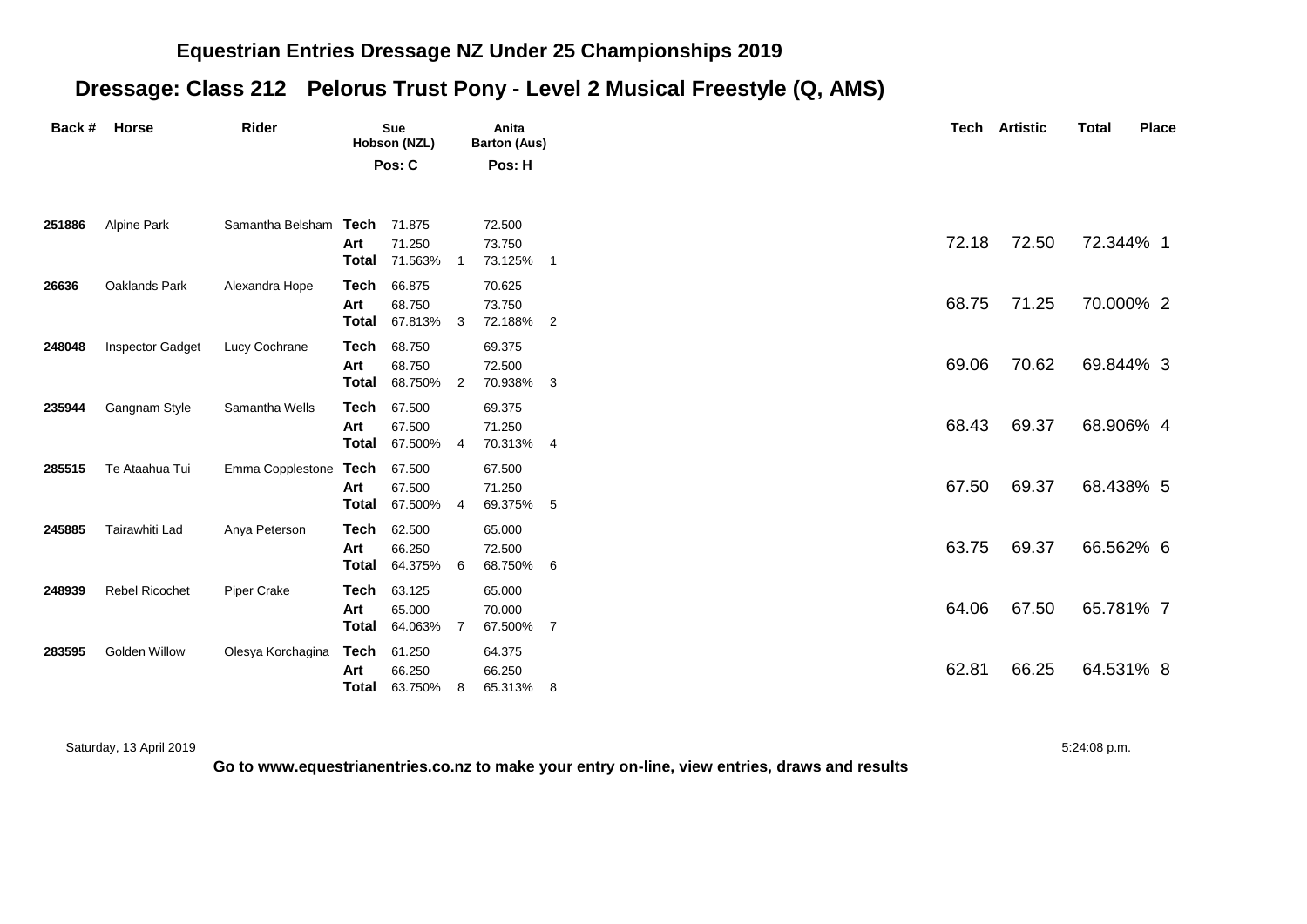#### **Equestrian Entries Dressage NZ Under 25 Championships 2019**

## **Dressage: Class 212 Pelorus Trust Pony - Level 2 Musical Freestyle (Q, AMS)**

| Back # | Horse                          | Rider                 |       | Sue<br>Hobson (NZL)                          |    | Anita<br><b>Barton (Aus)</b> |  |
|--------|--------------------------------|-----------------------|-------|----------------------------------------------|----|------------------------------|--|
|        |                                |                       |       | Pos: C                                       |    | Pos: H                       |  |
|        |                                |                       |       |                                              |    |                              |  |
| 246076 | Capriola Storm                 | <b>Harriet Savage</b> | Art   | <b>Tech</b> 59.375<br>62.500                 |    | 57.500<br>62.500             |  |
| 244984 | Tirohanga Touch                | <b>Brooke Bennett</b> |       | <b>Total</b> 60.938% 9<br><b>Tech</b> 58.125 |    | 60.000% 9<br>52.500          |  |
|        |                                |                       | Art   | 61.250                                       |    | 57.500                       |  |
| 238554 | Kirralea Statesman Anna Wilson |                       |       | <b>Total</b> 59.688%<br><b>Tech</b> 55.625   |    | 10 55.000% 10<br>51.250      |  |
|        |                                |                       | Art   | 57.500                                       |    | 57.500                       |  |
|        |                                |                       | Total | 56.563%                                      | 11 | 54.375% 11                   |  |

Saturday, 13 April 2019 **5:24:09 p.m.** 5:24:09 p.m.

**Go to www.equestrianentries.co.nz to make your entry on-line, view entries, draws and results**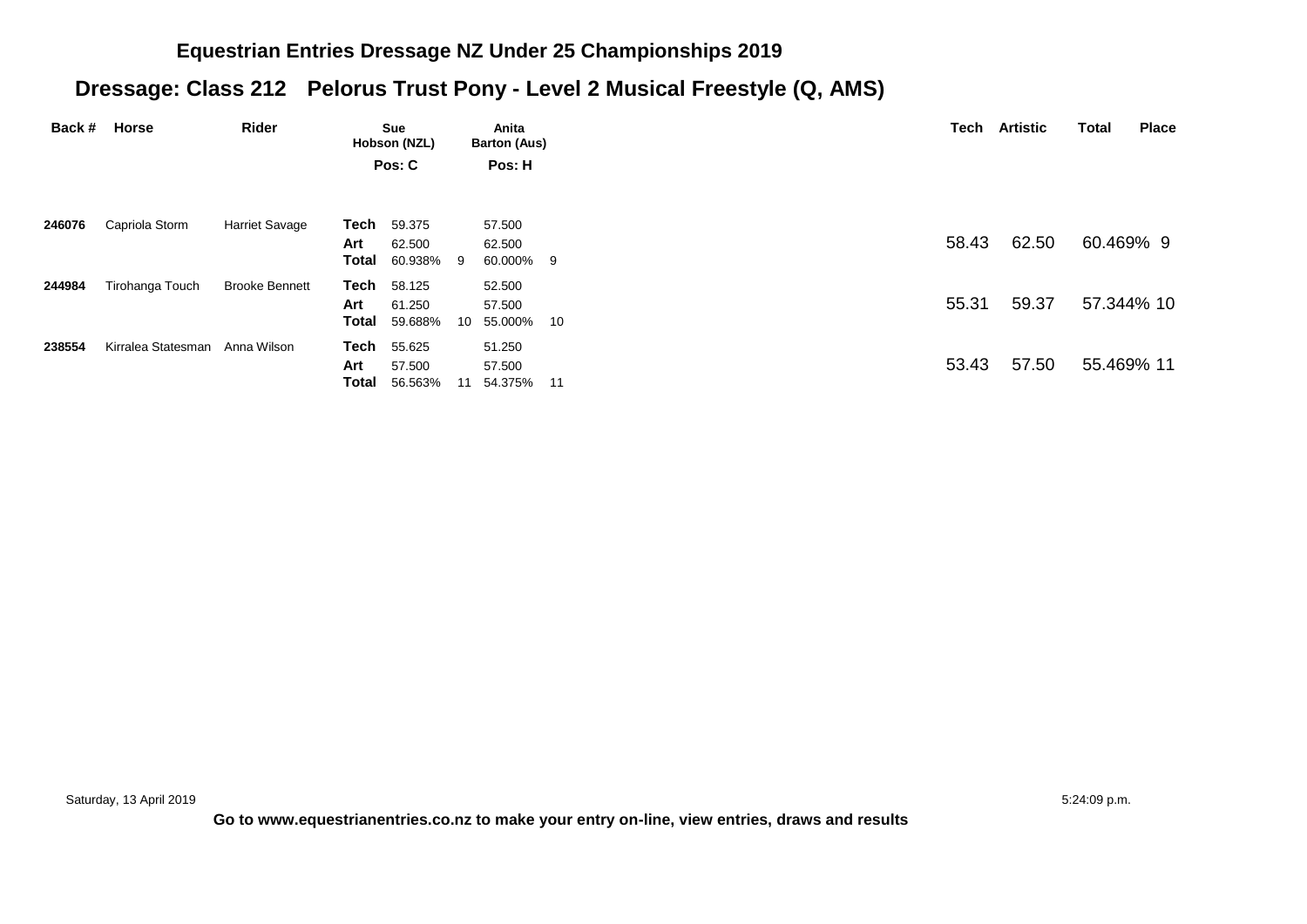# **Dressage: Class 301 Equilibrium Australia Young Rider - Level 3 Test 3B**

| Back #<br><b>Horse</b>     | <b>Rider</b>            | Helen<br>Hughes-<br>Keen (NZL)<br>Pos: C | Anita<br><b>Barton</b><br>(Aus)<br>Pos: H | Ave % Place |                |
|----------------------------|-------------------------|------------------------------------------|-------------------------------------------|-------------|----------------|
| 251294 Revelwood Smirnoff  | Nicole Sweney           | 67.94% 2                                 | 71.91%1                                   | 69.926%     | 1              |
| 246300 Popstar MH          | Stephanie Baker         | 68.82% 1                                 | 69.41%3                                   | 69.118%     | $\overline{2}$ |
| 238563 Resolute EM         | Zephania Steele         | 65.88% 5                                 | 69.85%2                                   | 67.868%     | 3              |
| 249043 Libretto            | Caitlin Benzie          | 66.47% 3                                 | 68.24%5                                   | 67.353%     | 4              |
| <b>242181 Winslet</b>      | <b>Tylah Brown</b>      | 66.47% 3                                 | 67.94%6                                   | 67.206%     | 5              |
| 251530 Legacy              | <b>Charlotte Thomas</b> | 64.27% 6                                 | 69.12%4                                   | 66.691%     | 6              |
| 234817 Geneva Star         | Willa Aitken            | 63.97% 8                                 | 66.91%7                                   | 65.441%     | 7              |
| 232216 Time After Time     | <b>Charlotte Thomas</b> | 64.27% 6                                 | 65.00%8                                   | 64.632%     | 8              |
| 237327 Golden Promise      | Jaimie Mulholland       | 62.21% 9                                 | 64.71% 10                                 | 63.456%     | 9              |
| 244492 Apsley Backchat Kid | <b>Brittany Fowler</b>  | 61.32% 12                                | 65.00%8                                   | 63.162%     | 10             |
| 234587 Summerhill Forest   | Sofia Letteri           | 61.62% 11                                | 63.97% 11                                 | 62.794%     | 11             |
| 237662 Fablehaft           | Teagan McChesney        | 62.06% 10                                | 61.62% 13                                 | 61.838%     | 12             |
| 238499 Jack Be Nimble      | Alyssa Harrison         | 56.47% 13                                | 63.53% 12                                 | 60.000%     | 13             |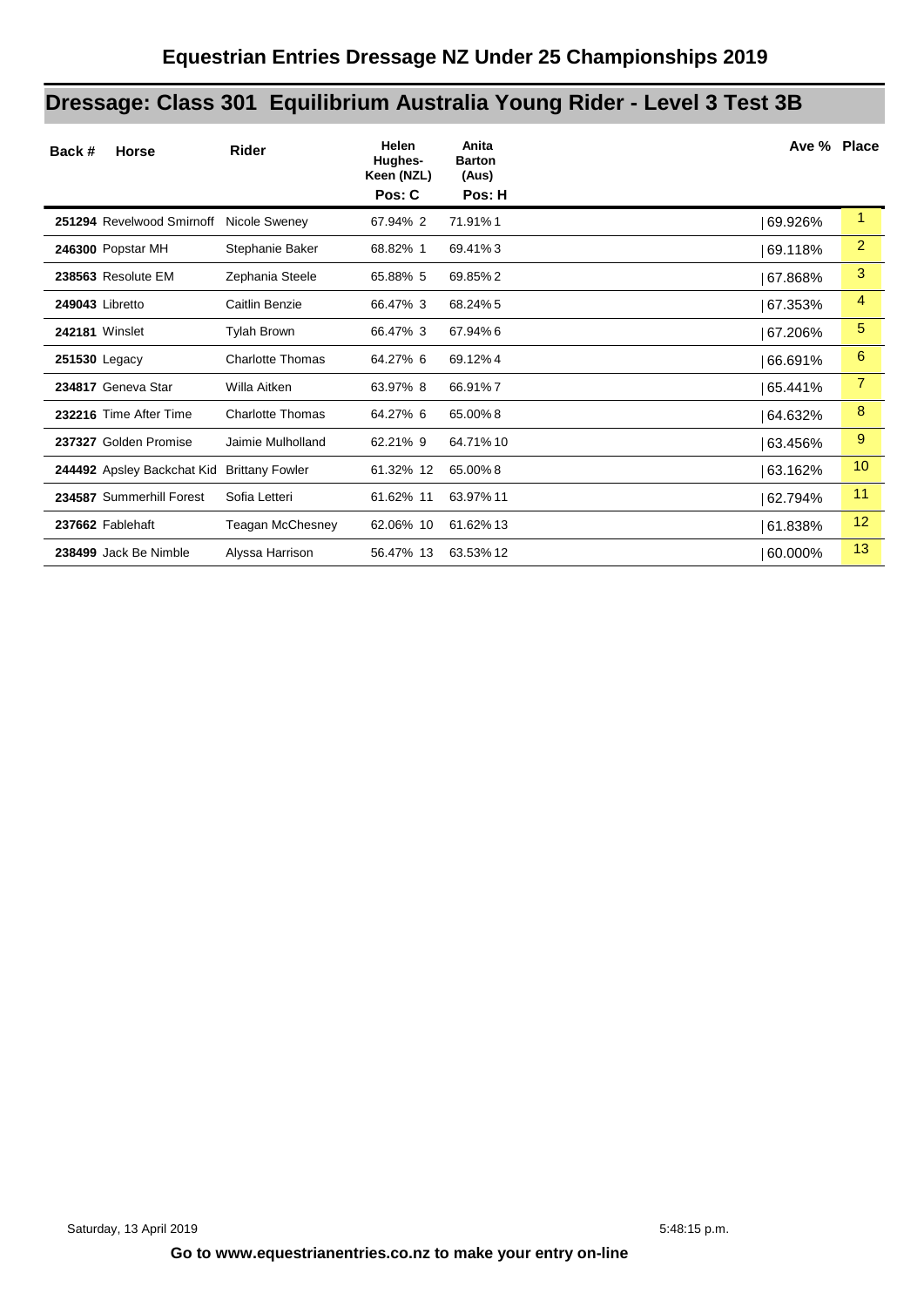#### **Equestrian Entries Dressage NZ Under 25 Championships 2019**

### **Dressage: Class 302 Equilibrium Australia Young Rider - Level 3 Musical Freestyle (Q, AMS)**

| Back # | <b>Horse</b>                        | Rider                   |                      | Helen<br>Hughes-Keen<br>(NZL) |                | <b>Marcia</b><br><b>Bayley</b> |                | <b>Vittorio</b><br>Barba (PHI) | Tech  | <b>Artistic</b> | Total     | <b>Place</b> |
|--------|-------------------------------------|-------------------------|----------------------|-------------------------------|----------------|--------------------------------|----------------|--------------------------------|-------|-----------------|-----------|--------------|
|        |                                     |                         |                      | Pos: H                        |                | Pos: C                         |                | Pos: B                         |       |                 |           |              |
| 251294 | Revelwood Smirnoff Nicole Sweney    |                         | Tech<br>Art<br>Total | 70.333<br>74.000<br>72.167%   |                | 72.000<br>78.000<br>75.000%    | $\overline{1}$ | 70.667<br>72.000<br>71.334% 1  | 71.00 | 74.66           | 72.833% 1 |              |
| 249043 | Libretto                            | Caitlin Benzie          | Tech<br>Art<br>Total | 68.667<br>72.000<br>70.334%   | -3             | 72.000<br>76.000<br>74.000%    | 2              | 68.667<br>67.000<br>67.834% 3  | 69.77 | 71.66           | 70.722% 2 |              |
| 234817 | Geneva Star                         | Willa Aitken            | Tech<br>Art<br>Total | 67.000<br>69.000<br>68.000%   | 8              | 68.000<br>72.000<br>70.000%    | -3             | 68.667<br>70.000<br>69.334% 2  | 67.88 | 70.33           | 69.111% 3 |              |
| 242181 | Winslet                             | <b>Tylah Brown</b>      | Tech<br>Art<br>Total | 69.000<br>71.000<br>70.000%   | $\overline{4}$ | 68.333<br>70.000<br>69.167%    | $\overline{4}$ | 67.000<br>68.000<br>67.500% 5  | 68.11 | 69.66           | 68.889% 4 |              |
| 252490 | Fanfare MH                          | Reece Downham           | Tech<br>Art<br>Total | 69.667<br>72.000<br>70.834%   | -2             | 65.667<br>66.000<br>65.834%    | 6              | 68.000<br>67.000<br>67.500% 5  | 67.77 | 68.33           | 68.056% 5 |              |
| 238563 | <b>Resolute EM</b>                  | Zephania Steele         | Tech<br>Art<br>Total | 68.333<br>70.000<br>69.167%   | 6              | 65.000<br>67.000<br>66.000%    | 5              | 66.667<br>66.000<br>66.334% 8  | 66.66 | 67.66           | 67.167% 6 |              |
| 244492 | Apsley Backchat Kid Brittany Fowler |                         | Tech<br>Art<br>Total | 68.000<br>71.000<br>69.500%   | - 5            | 64.000<br>63.000<br>63.500%    | 8              | 65.333<br>67.000<br>66.167% 9  | 65.77 | 67.00           | 66.389% 7 |              |
| 232216 | Time After Time                     | <b>Charlotte Thomas</b> | Tech<br>Art<br>Total | 67.333<br>69.000<br>68.167%   | 7              | 63.000<br>65.000<br>64.000%    | 7              | 66.667<br>65.000<br>65.834% 10 | 65.66 | 66.33           | 66.000% 8 |              |

Saturday, 13 April 2019 5:42:35 p.m.

**Go to www.equestrianentries.co.nz to make your entry on-line, view entries, draws and results**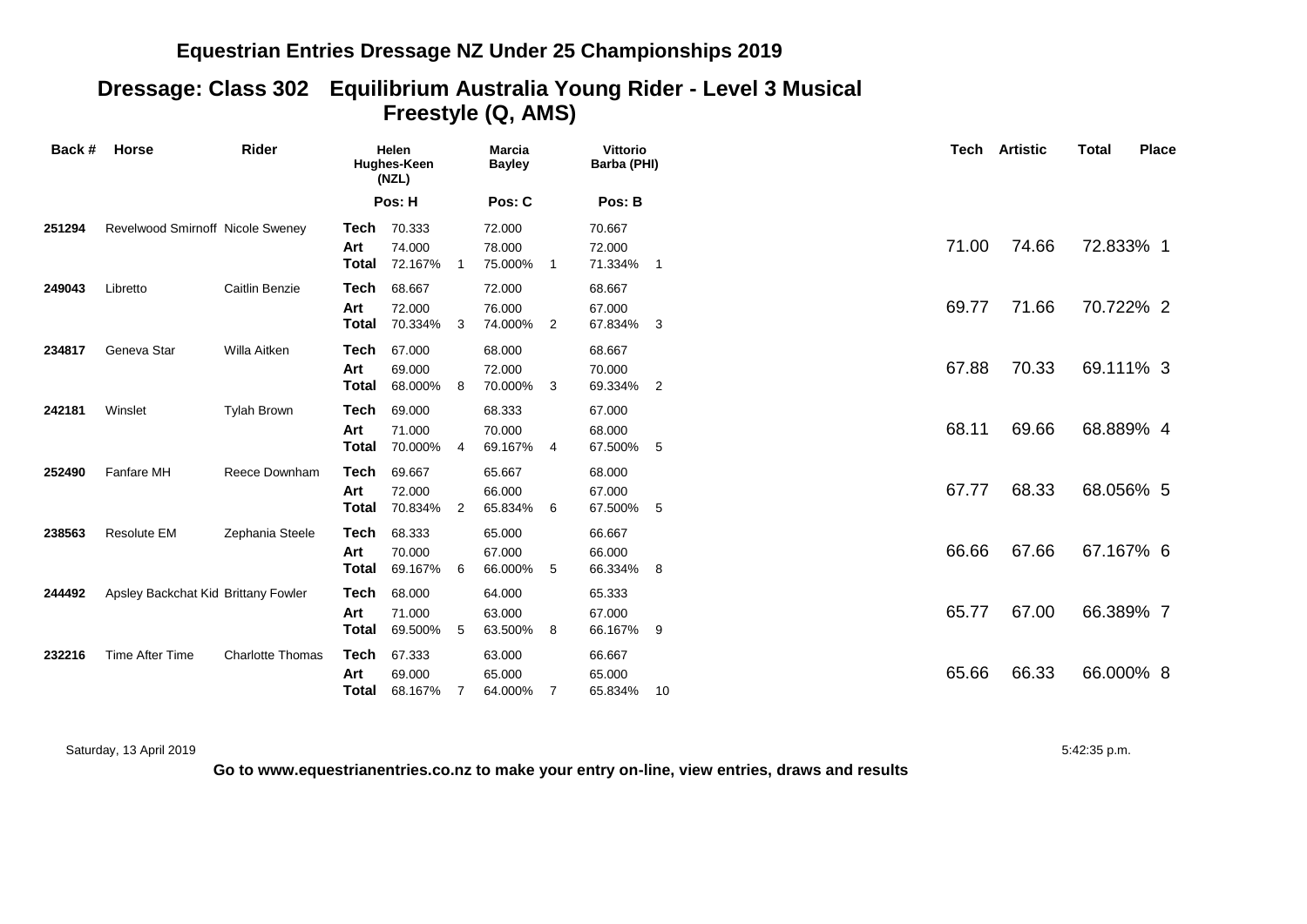#### **Equestrian Entries Dressage NZ Under 25 Championships 2019**

#### **Dressage: Class 302 Equilibrium Australia Young Rider - Level 3 Musical Freestyle (Q, AMS)**

| Back # | Horse             | Rider                   |                      | Helen<br>Hughes-Keen<br>(NZL) |                 | Marcia<br><b>Bayley</b>     |    | <b>Vittorio</b><br>Barba (PHI) |     | Tech  | Artistic | Total      | <b>Place</b> |
|--------|-------------------|-------------------------|----------------------|-------------------------------|-----------------|-----------------------------|----|--------------------------------|-----|-------|----------|------------|--------------|
|        |                   |                         |                      | Pos: H                        |                 | Pos: C                      |    | Pos: B                         |     |       |          |            |              |
| 237327 | Golden Promise    | Jaimie Mulholland       | Tech<br>Art<br>Total | 65.000<br>69.000<br>67.000% 9 |                 | 62.000<br>64.000<br>63.000% | -9 | 67.333<br>68.000<br>67.667% 4  |     | 64.77 | 67.00    | 65.889% 9  |              |
| 237662 | Fablehaft         | Teagan McChesney Tech   | Art<br>Total         | 65.667<br>64.000<br>64.834%   | 11              | 61.667<br>64.000<br>62.834% | 10 | 67.000<br>68.000<br>67.500% 5  |     | 64.77 | 65.33    | 65.056% 10 |              |
| 251530 | Legacy            | <b>Charlotte Thomas</b> | Tech<br>Art<br>Total | 65.000<br>68.000<br>66.500%   | 10 <sup>1</sup> | 61.333<br>64.000<br>62.667% | 11 | 65.333<br>65.000<br>65.167%    | 11  | 63.88 | 65.66    | 64.778% 11 |              |
| 246300 | Popstar MH        | Stephanie Baker         | Tech<br>Art<br>Total | 60.333<br>61.000<br>60.667%   | 13              | 56.000<br>59.000<br>57.500% | 13 | 62.667<br>67.000<br>64.834%    | 12  | 59.66 | 62.33    | 61.000% 12 |              |
| 234587 | Summerhill Forest | Sofia Letteri           | Tech<br>Art<br>Total | 58.000<br>67.000<br>62.500%   | 12              | 56.000<br>63.000<br>59.500% | 12 | 54.333<br>64.000<br>59.167%    | -13 | 56.11 | 64.66    | 60.389% 13 |              |
| 238499 | Jack Be Nimble    | Alyssa Harrison         | Tech<br>Art<br>Total | 49.667<br>60.000<br>54.834%   | 14              | 48.000<br>55.000<br>51.500% | 14 | 49.667<br>59.000<br>54.334%    | 14  | 49.11 | 58.00    | 53.556% 14 |              |

Saturday, 13 April 2019 5:42:36 p.m.

**Go to www.equestrianentries.co.nz to make your entry on-line, view entries, draws and results**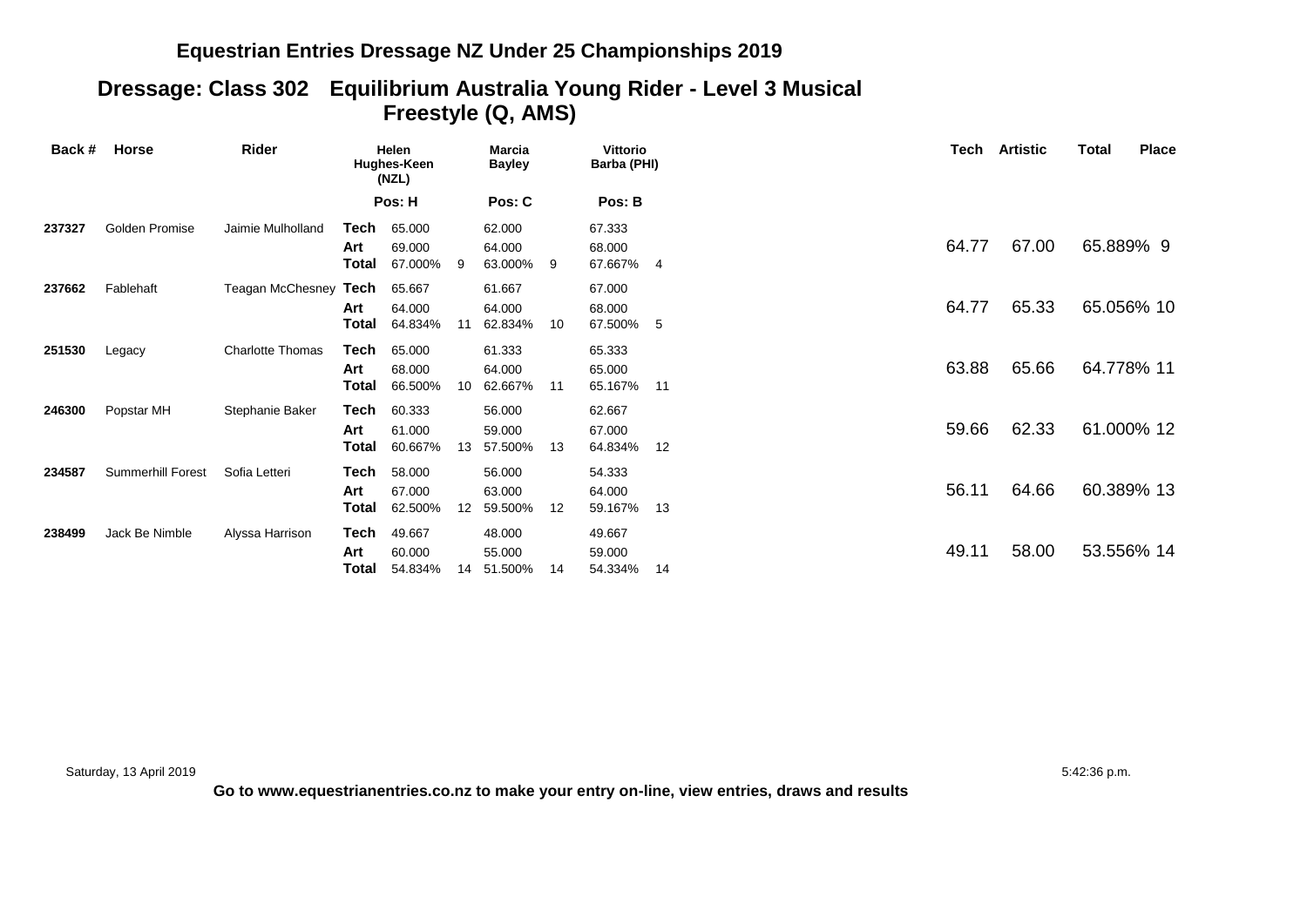# **Dressage: Class 311 Lion Foundation Pony - Level 3 Test 3B**

| Back #<br><b>Horse</b>                 | Rider                     | <b>Betty</b><br><b>Brown</b><br>(NZL)<br>Pos: C | Clare<br><b>Banks</b><br>% PI | Ave % Place |                |
|----------------------------------------|---------------------------|-------------------------------------------------|-------------------------------|-------------|----------------|
| 225017 Kaitake Sirsimmo                | Samantha Belsham          | 68.24% 1                                        | 67.21% 2                      | 67.721%     | 1              |
| 233302 Te Manaia Firebird              | Tayla McDonald            | 66.32% 4                                        | 67.21%2                       | 66.765%     | $\overline{2}$ |
| 251167 Champions League                | Sophia Blackbourn         | 64.56% 5                                        | 67.50%1                       | 66.029%     | 3              |
| 233906 Kozee                           | Olivia Robinson           | 66.62% 2                                        | 64.27% 4                      | 65.441%     | 4              |
| 231853 Glendale Nightlight             | <b>Emily Hastings</b>     | 66.47% 3                                        | 62.94% 5                      | 64.706%     | 5              |
| 27983 Kirkwood Greenlight Frankie Lawn |                           | 63.82% 6                                        | 62.21%6                       | 63.015%     | 6              |
| 248181 Heritage Don Quilla             | Samuel Gradowski<br>Smith | $0.00\%$ 0                                      | $0.00\%$ 0                    | R           |                |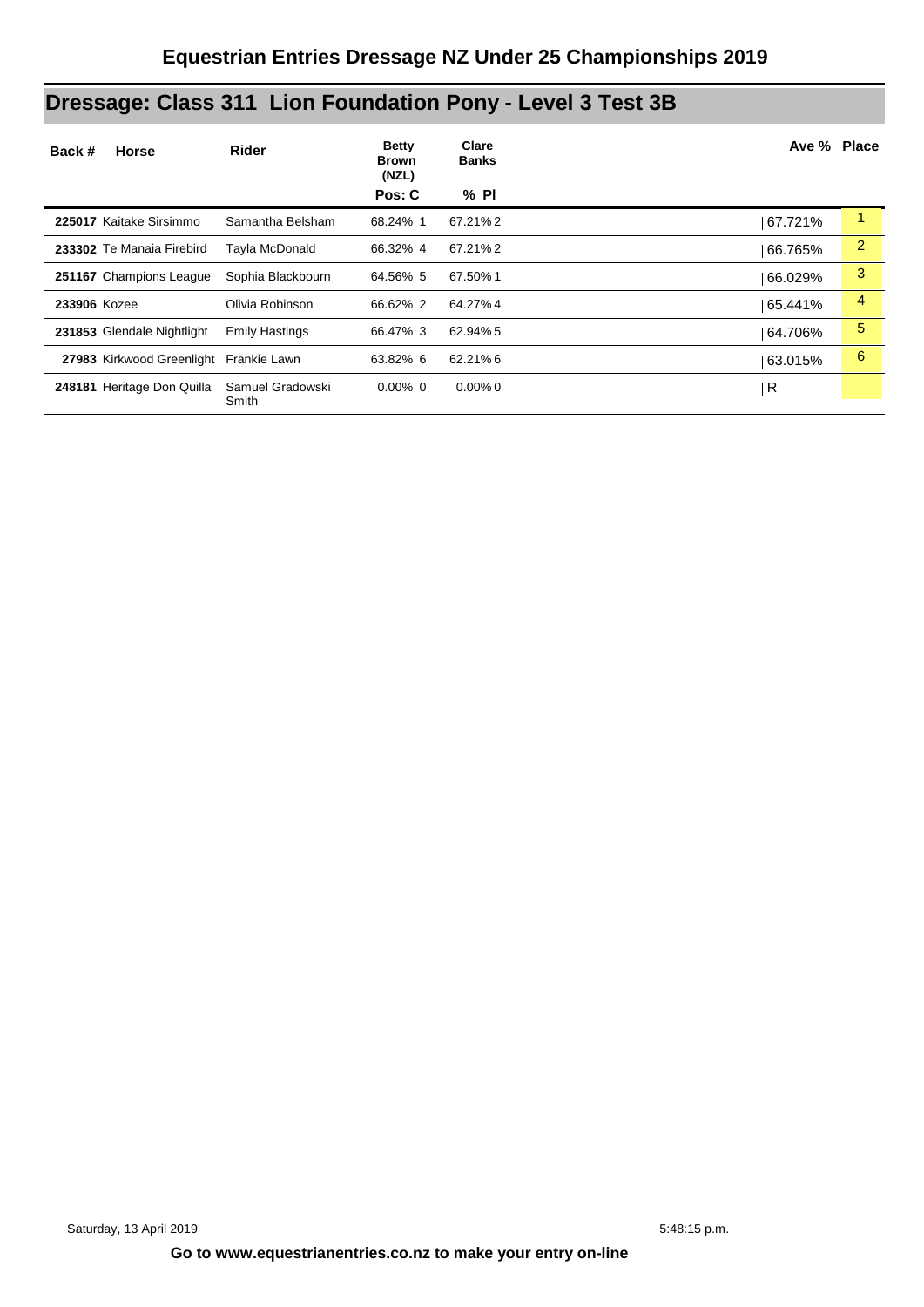## **Dressage: Class 312 Lion Foundation Pony - Level 3 Musical Freestyle (Q, A)**

| Back # | Horse                              | Rider                                |                                    | Helen<br>Hughes-Keen<br>(NZL) |                | Vittorio<br>Barba (PHI)     |                | Anita<br><b>Barton (Aus)</b>                  |       | <b>Tech Artistic</b> | <b>Total</b>   | <b>Place</b>    |
|--------|------------------------------------|--------------------------------------|------------------------------------|-------------------------------|----------------|-----------------------------|----------------|-----------------------------------------------|-------|----------------------|----------------|-----------------|
|        |                                    |                                      |                                    | Pos: H                        |                | Pos: C                      |                | Pos: B                                        |       |                      |                |                 |
| 251167 |                                    | Champions League Sophia Blackbourn   | <b>Tech</b><br>Art<br><b>Total</b> | 70.333<br>73.000<br>71.667%   |                | 69.333<br>71.000<br>70.167% | $\mathbf 1$    | 74.667<br>76.000<br>75.334%<br>$\overline{1}$ | 71.44 |                      | 73.33 72.389   | $\vert$ 1       |
| 248181 |                                    | Heritage Don Quilla Samuel Gradowski | <b>Tech</b><br>Art<br><b>Total</b> | 66.667<br>69.000<br>67.834%   | $\overline{2}$ | 66.667<br>67.000<br>66.834% | $\overline{2}$ | 68.667<br>73.000<br>70.834%<br>$\overline{2}$ | 67.33 | 69.66                | 68.500         | $\overline{2}$  |
| 233302 | Te Manaia Firebird                 | Tayla McDonald                       | <b>Tech</b><br>Art<br><b>Total</b> | 66.667<br>69.000<br>67.834%   | 2              | 65.667<br>65.000<br>65.334% | 3              | 68.000<br>71.000<br>69.500% 3                 | 66.77 | 68.33                | 67.556         | $\mathbf{3}$    |
| 225017 | Kaitake Sirsimmo                   | Samantha Belsham                     | <b>Tech</b><br>Art<br><b>Total</b> | 63.667<br>67.000<br>65.334%   | 4              | 64.333<br>66.000<br>65.167% | 4              | 68.000<br>70.000<br>69.000%<br>4              | 65.33 | 67.66                | 66.500         | $\overline{4}$  |
| 233906 | Kozee                              | Olivia Robinson                      | <b>Tech</b><br>Art<br><b>Total</b> | 62.667<br>66.000<br>64.334%   | 5              | 65.333<br>63.000<br>64.167% | 5              | 68.000<br>68.000<br>68.000% 5                 | 65.33 | 65.66                | 65.500         | $\sqrt{5}$      |
| 27983  | Kirkwood Greenligh Frankie Lawn    |                                      | <b>Tech</b><br>Art<br><b>Total</b> | 61.000<br>67.000<br>64.000%   | 6              | 61.667<br>65.000<br>63.334% | 6              | 61.333<br>65.000<br>63.167%<br>6              | 61.33 |                      | $65.66$ 63.500 | $6\overline{6}$ |
| 231853 | Glendale Nightlight Emily Hastings |                                      | <b>Tech</b><br>Art<br>Total        | 56.333<br>66.000<br>61.167%   | 7              | 56.333<br>62.000<br>59.167% | 7              | 58.333<br>65.000<br>61.667%<br>$\overline{7}$ | 57.00 | 64.33                | 60.667         | $\overline{7}$  |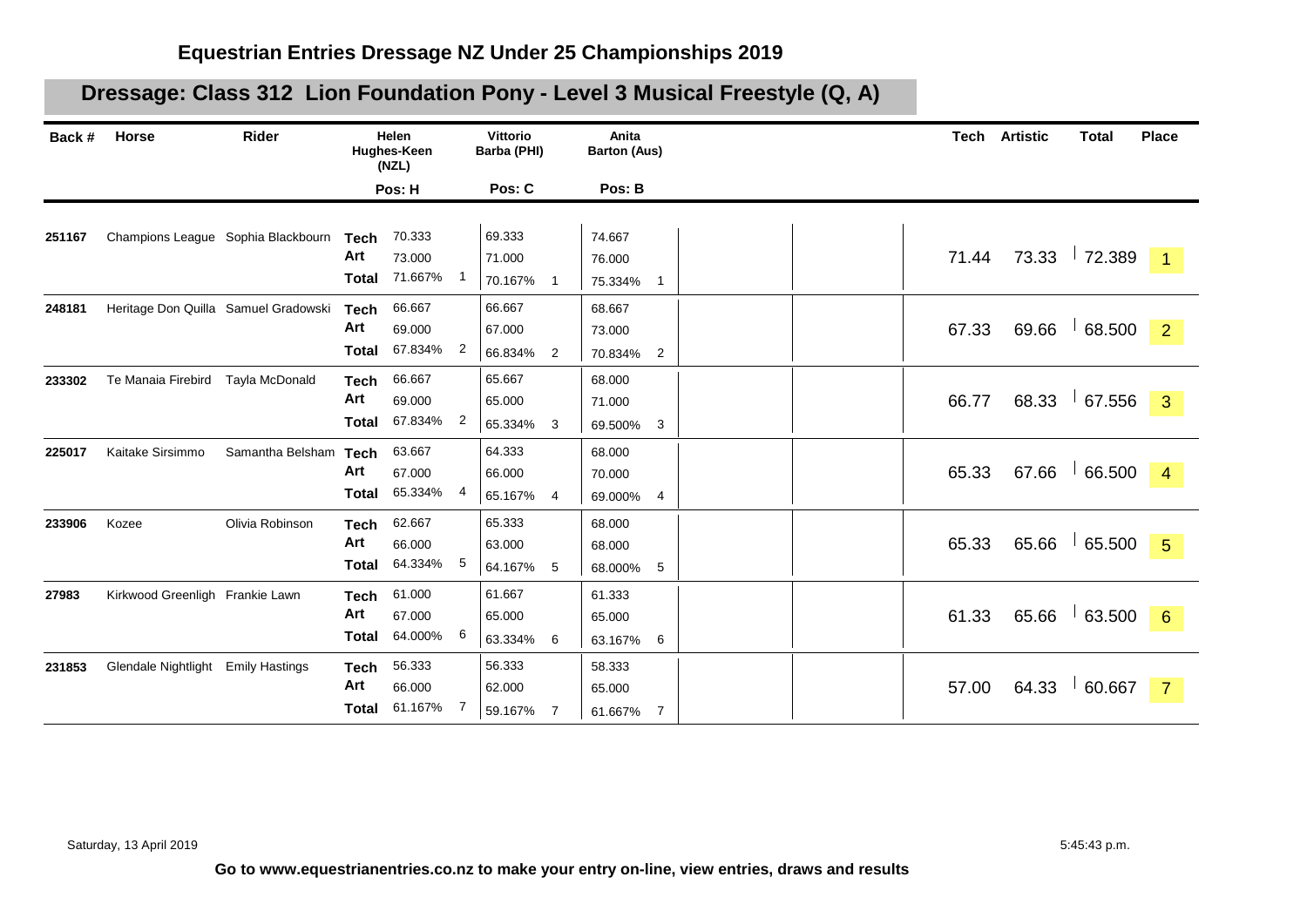# **Dressage: Class 401 Affordable Pools Young Rider - Level 4 Test 4B**

| Back #<br><b>Horse</b>   | Rider                   | <b>Felicity</b><br>Dobell-<br><b>Brown</b> | Mary<br>Craine | <b>Judith</b><br>Cunningha<br>m | Ave % Place |                |
|--------------------------|-------------------------|--------------------------------------------|----------------|---------------------------------|-------------|----------------|
|                          |                         | Pos: E                                     | Pos: C         | Pos: M                          |             |                |
| 248125 Don Tobio         | Rebecca Williamson      | 66.80% 1                                   | 69.87%2        | 70.00% 1                        | 68.889%     | 1              |
| 247410 Don Douglas CFH   | Mackenzie Boundy        | 65.26% 2                                   | 70.39%1        | 66.92% 3                        | 67.521%     | $\overline{2}$ |
| 226472 Mr Mancini        | Greer Caddigan          | 63.59% 4                                   | 68.72%3        | 66.80% 4                        | 66.368%     | 3              |
| 247548 Vollrath Luigi    | <b>Grace Farrell</b>    | 63.46% 5                                   | 65.39% 5       | 66.67% 5                        | 65.171%     | 4              |
| 238907 Plutonium Lady    | <b>Brina Carpenter</b>  | 63.85% 3                                   | 65.64%4        | 66.03% 6                        | 65.171%     | $\sqrt{5}$     |
| 252596 JHT Chemistry     | Kerry Goldthorpe        | 62.95% 7                                   | 62.82% 10      | 67.95% 2                        | 64.573%     | 6              |
| 240473 Kinnordy Golda    | <b>Madison Schollum</b> | 63.46% 5                                   | 63.59%8        | 65.00%7                         | 64.017%     | $\overline{7}$ |
| 242389 Astek Aarcijazz   | Phoebe Brown            | 62.05% 10                                  | 64.87%6        | 62.95% 10                       | 63.291%     | 8              |
| 235463 HPH Levitate      | Sachleen Kaur           | 60.13% 12                                  | 64.74%7        | 64.49% 8                        | 63.120%     | 9              |
| 237516 A Lexi Lou        | Anna Cole               | 60.13% 12                                  | 63.46%9        | 63.33% 9                        | 62.308%     | 10             |
| 241645 Madam Butterfly   | Melissa Lovell          | 62.56% 8                                   | 62.44% 12      | 61.41% 13                       | 62.137%     | 11             |
| 247270 Da Vinci Code     | Alyssa Harrison         | 61.80% 11                                  | 62.82% 10      | 61.80% 11                       | 62.137%     | 12             |
| 28464 Papanui Jackpot    | Mackenzie Sim           | 62.56% 8                                   | 60.64% 13      | 61.54% 12                       | 61.581%     | 13             |
| 285524 Foxleigh Mr Darcy | Daisy Fielding          | 57.31% 15                                  | 60.39% 14      | 60.64% 14                       | 59.444%     | 14             |
| 30113 Annie Oakley       | Caitlin Spellman        | 57.44% 14                                  | 57.95% 15      | 58.33% 15                       | 57.906%     | 15             |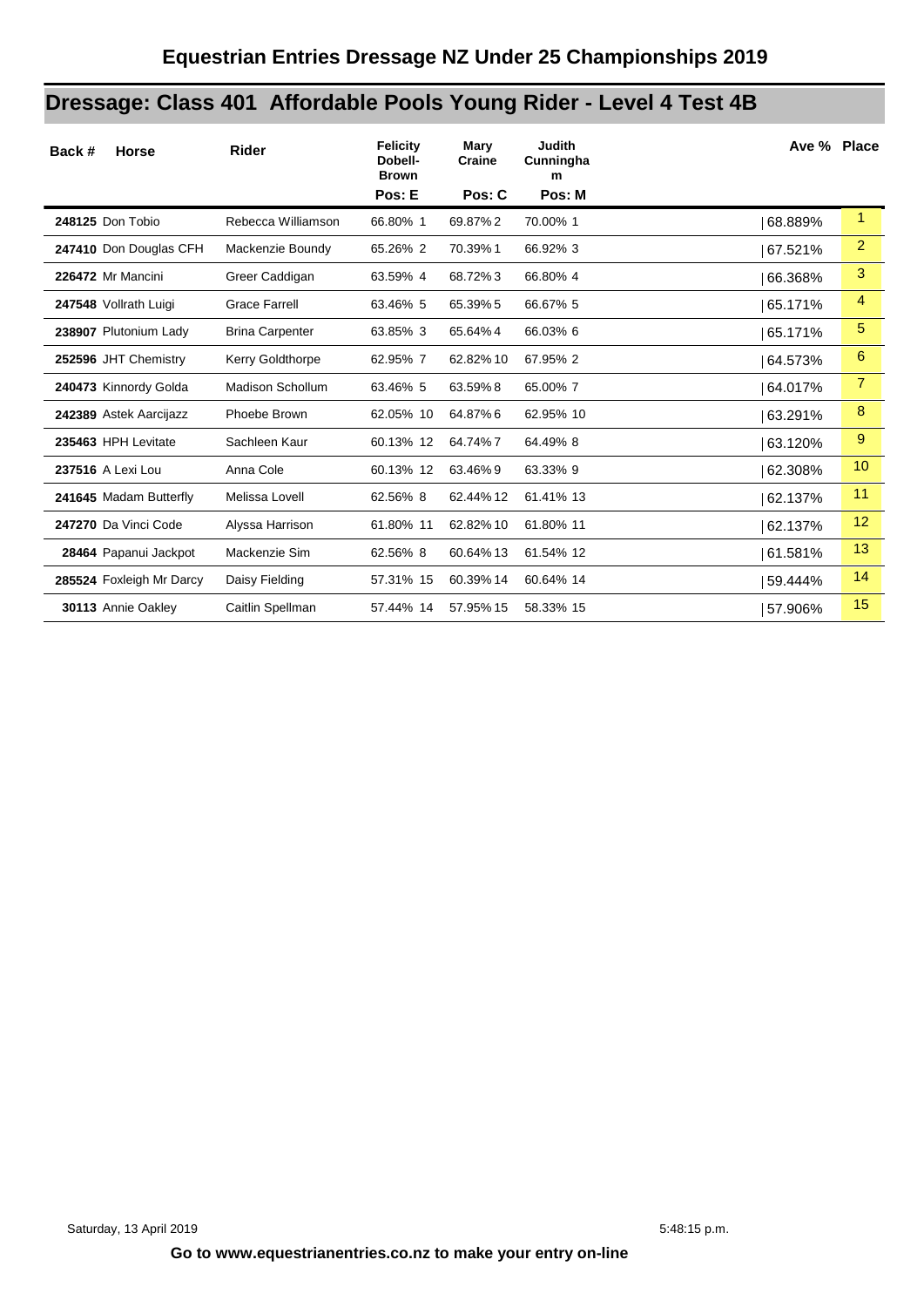# **Dressage: Class 402 Affordable Pools Young Rider - Level 4 Test 4C (Q, A)**

| Back #<br><b>Horse</b>   | Rider                   | <b>Betty</b><br><b>Brown</b><br>(NZL) | <b>Robin</b><br><b>Friend</b> |         | Ave % Place    |
|--------------------------|-------------------------|---------------------------------------|-------------------------------|---------|----------------|
|                          |                         | Pos: C                                | Pos: H                        |         |                |
| 248125 Don Tobio         | Rebecca Williamson      | 70.00% 1                              | 69.19%1                       | 69.595% | $\mathbf{1}$   |
| 247410 Don Douglas CFH   | Mackenzie Boundy        | 66.35% 4                              | 68.78%2                       | 67.568% | $\overline{2}$ |
| 238907 Plutonium Lady    | <b>Brina Carpenter</b>  | 66.49% 3                              | 67.43%4                       | 66.959% | 3              |
| 235463 HPH Levitate      | Sachleen Kaur           | 67.30% 2                              | 66.49%6                       | 66.892% | 4              |
| 240473 Kinnordy Golda    | <b>Madison Schollum</b> | 64.60% 10                             | 67.84%3                       | 66.216% | 5              |
| 247548 Vollrath Luigi    | <b>Grace Farrell</b>    | 65.00% 7                              | 66.89% 5                      | 65.946% | 6              |
| 237516 A Lexi Lou        | Anna Cole               | 65.54% 5                              | 65.95%7                       | 65.743% | 7              |
| 226472 Mr Mancini        | Greer Caddigan          | 65.54% 5                              | 65.00%8                       | 65.270% | 8              |
| 285524 Foxleigh Mr Darcy | Daisy Fielding          | 64.73% 8                              | 65.00%8                       | 64.865% | 9              |
| 241645 Madam Butterfly   | Melissa Lovell          | 64.46% 11                             | 63.24% 11                     | 63.851% | 10             |
| 242389 Astek Aarcijazz   | Phoebe Brown            | 64.73% 8                              | 62.43% 13                     | 63.581% | 11             |
| 30113 Annie Oakley       | Caitlin Spellman        | 62.97% 12                             | 62.97% 12                     | 62.973% | 12             |
| 252596 JHT Chemistry     | Kerry Goldthorpe        | 62.03% 13                             | 63.65% 10                     | 62.838% | 13             |
| 247270 Da Vinci Code     | Alyssa Harrison         | 60.95% 14                             | 61.22% 14                     | 61.081% | 14             |
| 28464 Papanui Jackpot    | Mackenzie Sim           | 58.65% 15                             | 60.14% 15                     | 59.392% | 15             |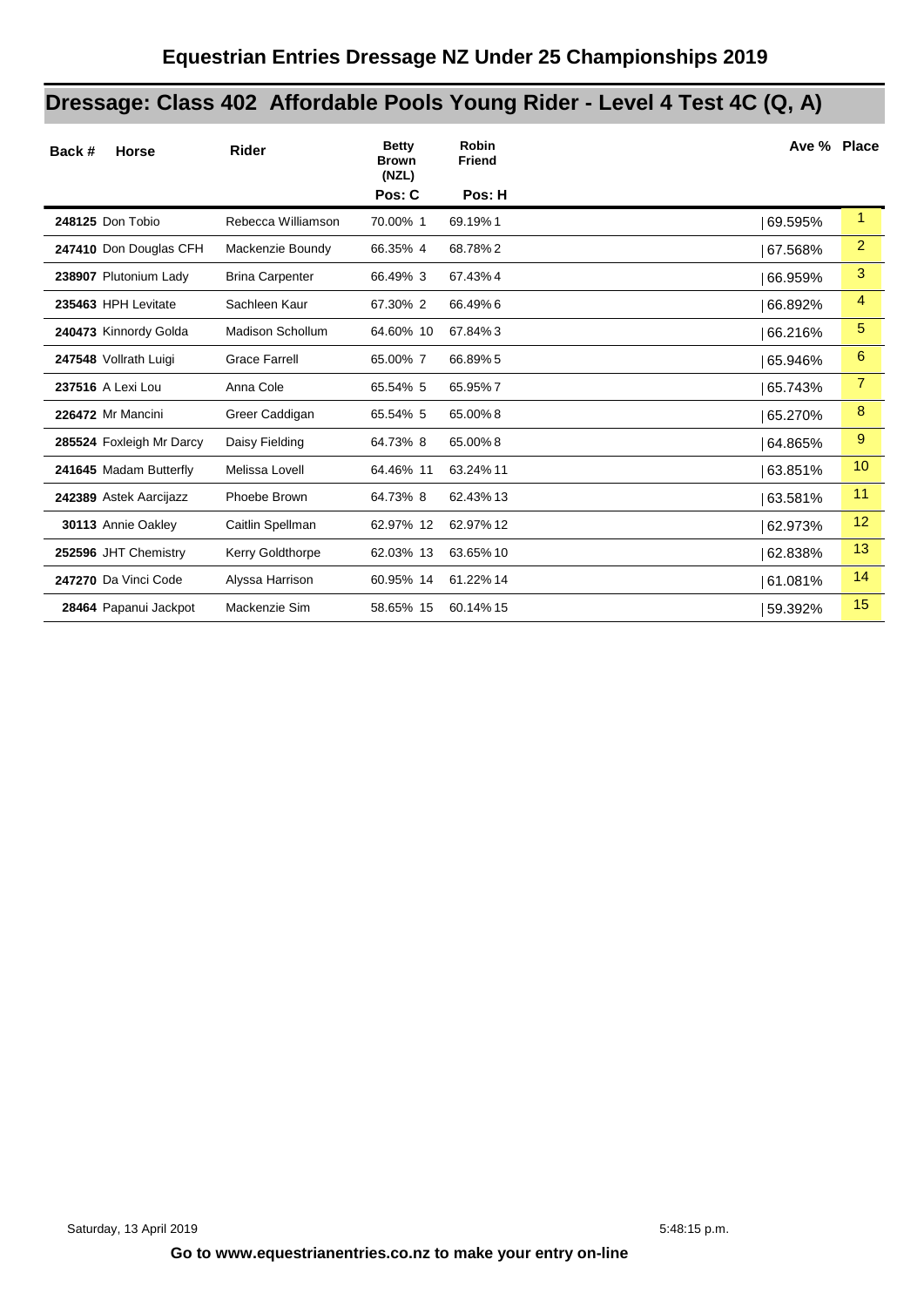## **Dressage: Class 411 The Jump Company Pony Level 4 (Open) FEI Pony Individual**

| <b>Horse</b><br>Back #   | <b>Rider</b>       | <b>Sue</b><br><b>Hobson</b><br>(NZL) | Vittorio<br>Barba (PHI) | Gill<br><b>Chambers</b> | Ave % Place |                |
|--------------------------|--------------------|--------------------------------------|-------------------------|-------------------------|-------------|----------------|
|                          |                    | Pos: H                               | Pos: C                  | Pos: B                  |             |                |
| 243984 Kingslea Busy Bee | <b>Bella Small</b> | 68.38% 1                             | 64.19%1                 | 68.78% 1                | 67.117%     |                |
| 231159 Zak Smith         | Rebecca Mobberley  | 65.95% 2                             | 62.03% 2                | 64.05% 2                | 64.009%     | $\overline{2}$ |
| 237303 Buckton Denniston | Meila Picard       | 62.30% 3                             | 59.46%3                 | 60.95% 3                | 60.901%     | 3              |
| 245993 Hunter Valley     | Alice Naish        | 59.46% 4                             | 57.30% 4                | 56.22% 4                | 57.658%     | 4              |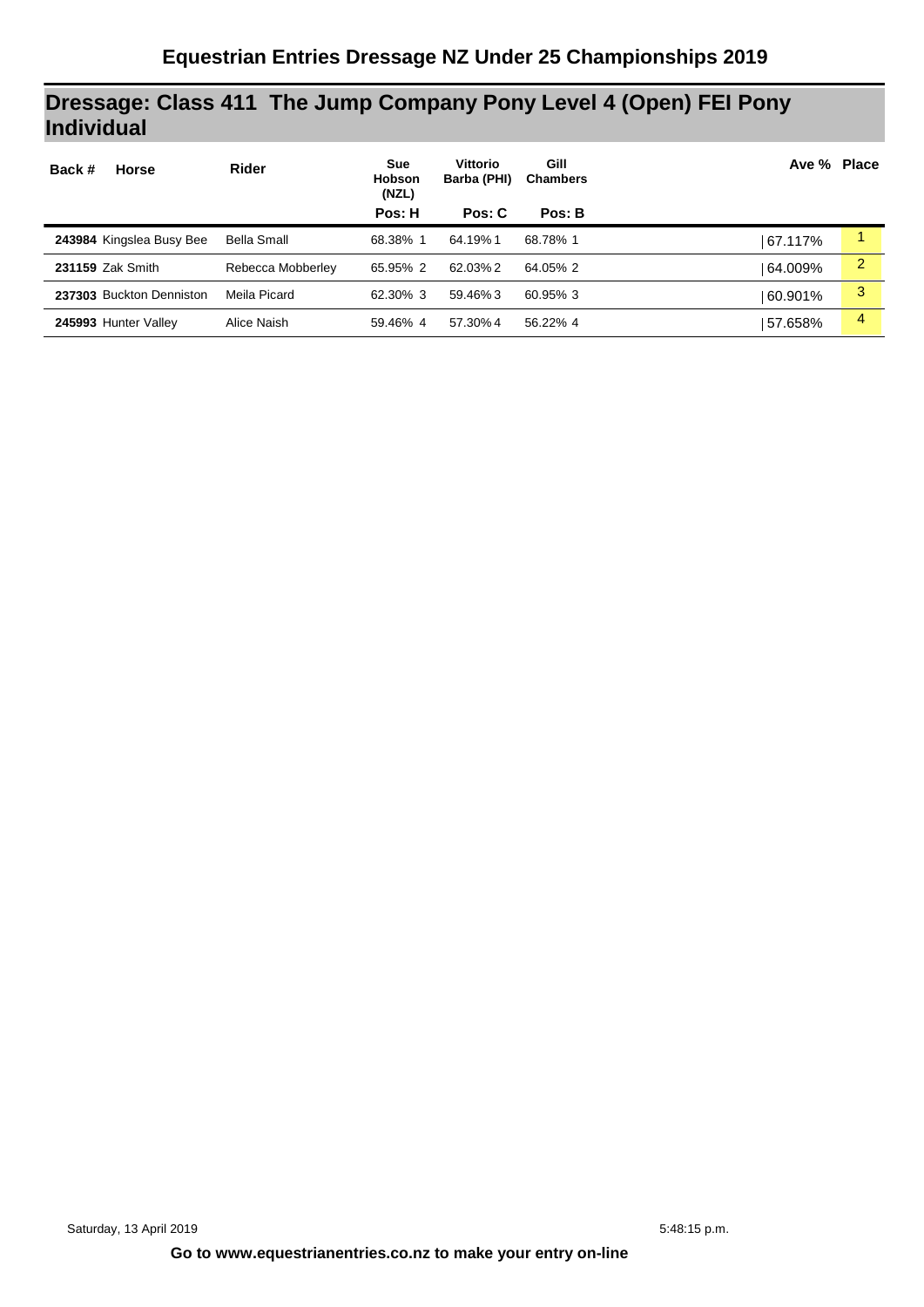## **Dressage: Class 412 The Jump Company Pony- Level 4 (Open) FEI Pony Team (Q)**

| <b>Horse</b><br>Back #   | Rider              | Clare<br><b>Banks</b> | Gill<br><b>Chambers</b> | <b>Vittorio</b><br>Barba (PHI) |         | Ave % Place    |
|--------------------------|--------------------|-----------------------|-------------------------|--------------------------------|---------|----------------|
|                          |                    | Pos: H                | Pos: C                  | Pos: B                         |         |                |
| 243984 Kingslea Busy Bee | <b>Bella Small</b> | 65.21% 1              | 65.36%1                 | 64.07% 1                       | 64.881% |                |
| 231159 Zak Smith         | Rebecca Mobberley  | 62.57% 2              | 61.71%2                 | 62.00% 2                       | 62.095% | $\overline{2}$ |
| 237303 Buckton Denniston | Meila Picard       | 61.71% 3              | $59.14\%3$              | 57.14% 4                       | 59.333% | 3              |
| 245993 Hunter Valley     | Alice Naish        | 58.00% 4              | 55.71%4                 | 57.29% 3                       | 57.000% | 4              |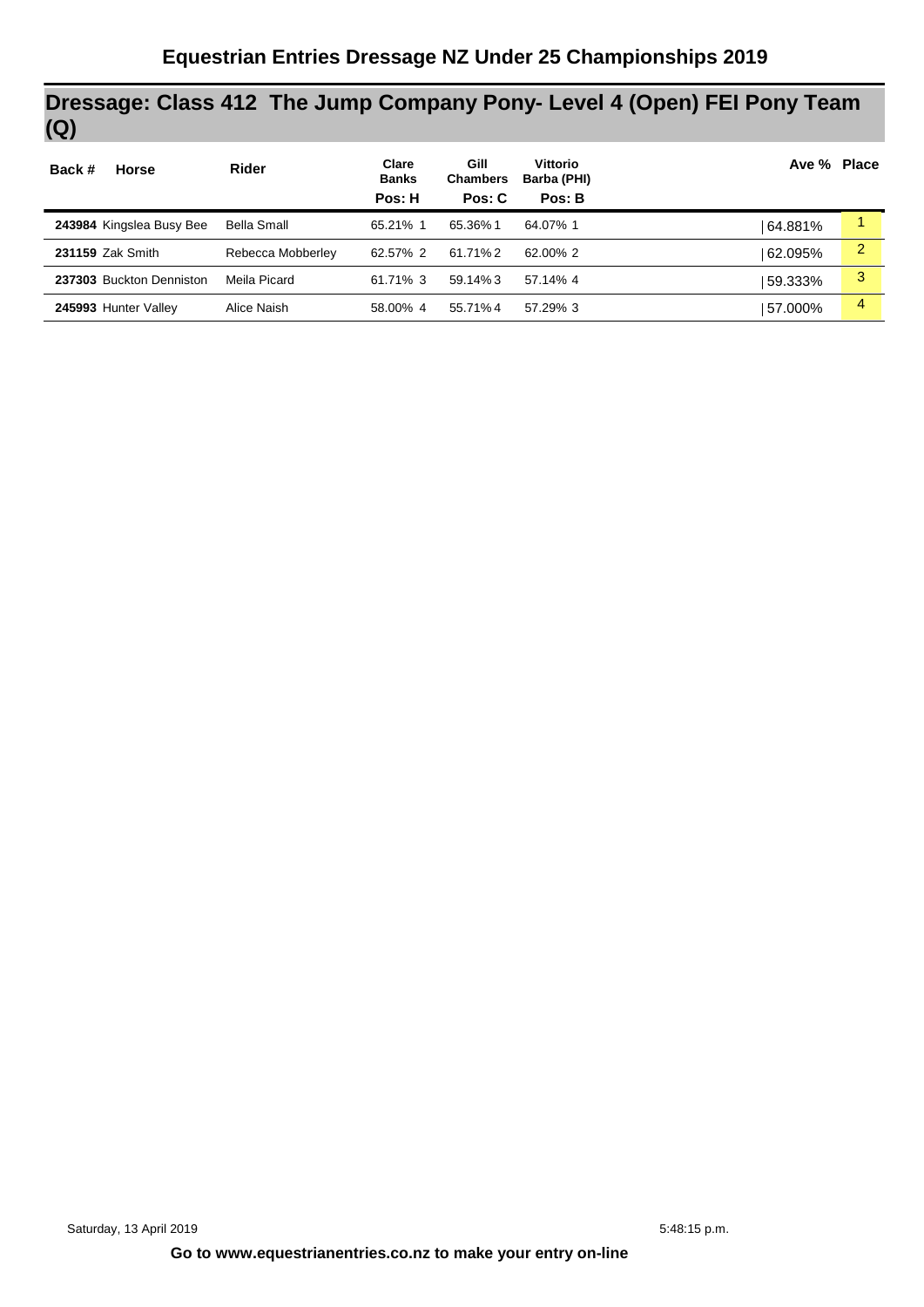# **Dressage: Class 501 Whakatane Dental Young Rider - Level 5 Test 5C**

| Back #<br><b>Horse</b>  | Rider           | Vittorio<br>Barba (PHI) | <b>Sue</b><br><b>Hobson</b><br>(NZL) | Gill<br><b>Chambers</b> | Ave % Place |   |
|-------------------------|-----------------|-------------------------|--------------------------------------|-------------------------|-------------|---|
|                         |                 | Pos: H                  | Pos: C                               | Pos: B                  |             |   |
| 236998 Charlton Yuri    | Natayla Weekes  | 65.00% 1                | 67.68%1                              | 66.59% 2                | 66.423%     |   |
| 244019 Flute Noir       | Nicole Sweney   | 63.54% 3                | 64.88%3                              | 68.54% 1                | 65.650%     | 2 |
| 246069 Isle of Mystique | Millie Thompson | 64.63% 2                | 66.34%2                              | 64.76% 4                | 65.244%     | 3 |
| 243262 BL All By Chance | Amy Sage        | 61.59% 5                | 61.83%5                              | 65.00% 3                | 62.805%     | 4 |
| <b>30025 Terje</b>      | Lilly Jefferies | 63.42% 4                | 62.07%4                              | 61.46% 5                | 62.317%     | 5 |
| 235473 Eton MVNZ        | Holly Wickham   | 55.12% 6                | 56.22%6                              | 60.12% 6                | 57.154%     | 6 |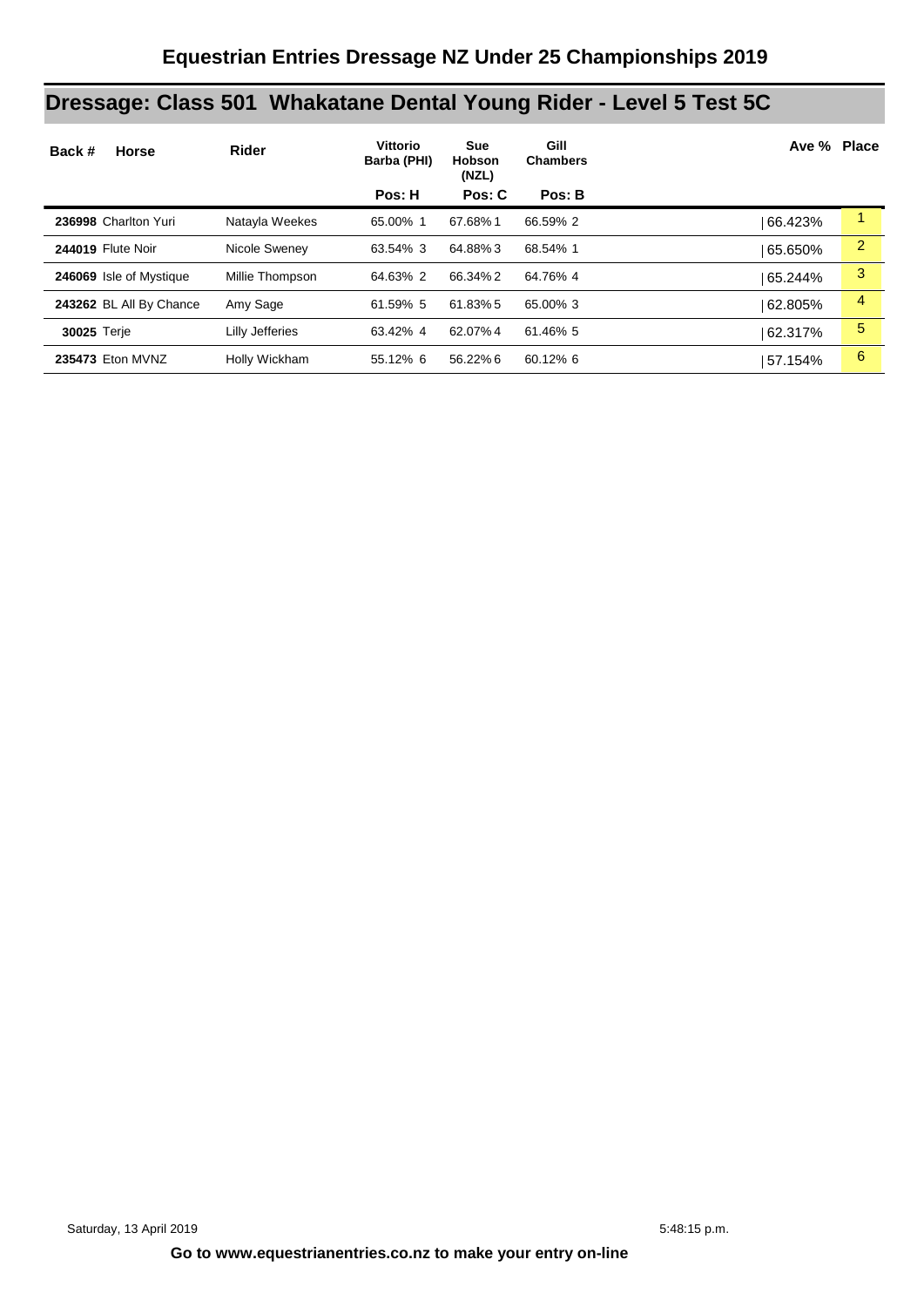# **Dressage: Class 502 Whakatane Dental Young Rider - Level 5 Test 5B (Q, A)**

| Back #<br><b>Horse</b>   | <b>Rider</b>    | Mary<br>Craine<br>Pos: E | <b>Judith</b><br>Cunningha<br>m<br>Pos: C | Anita<br><b>Barton</b><br>(Aus)<br>Pos: M | Ave % Place |                |
|--------------------------|-----------------|--------------------------|-------------------------------------------|-------------------------------------------|-------------|----------------|
|                          |                 |                          |                                           |                                           |             |                |
| 243262 BL All By Chance  | Amy Sage        | 68.43% 1                 | 64.57% 1                                  | 66.00% 1                                  | 66.333%     |                |
| 246069 Isle of Mystique  | Millie Thompson | 63.71% 2                 | 61.71%4                                   | 65.00% 2                                  | 63.476%     | $\overline{2}$ |
| 30025 Terje              | Lilly Jefferies | 61.86% 5                 | 62.86%2                                   | 64.29% 3                                  | 63.000%     | 3              |
| <b>244019 Flute Noir</b> | Nicole Sweney   | 62.86% 4                 | 62.43%3                                   | 62.14% 5                                  | 62.476%     | 4              |
| 236998 Charlton Yuri     | Natayla Weekes  | 63.14% 3                 | 60.43% 5                                  | 62.29% 4                                  | 61.952%     | 5              |
| 235473 Eton MVNZ         | Holly Wickham   | 59.29% 6                 | 60.14%6                                   | 60.43% 6                                  | 59.952%     | 6              |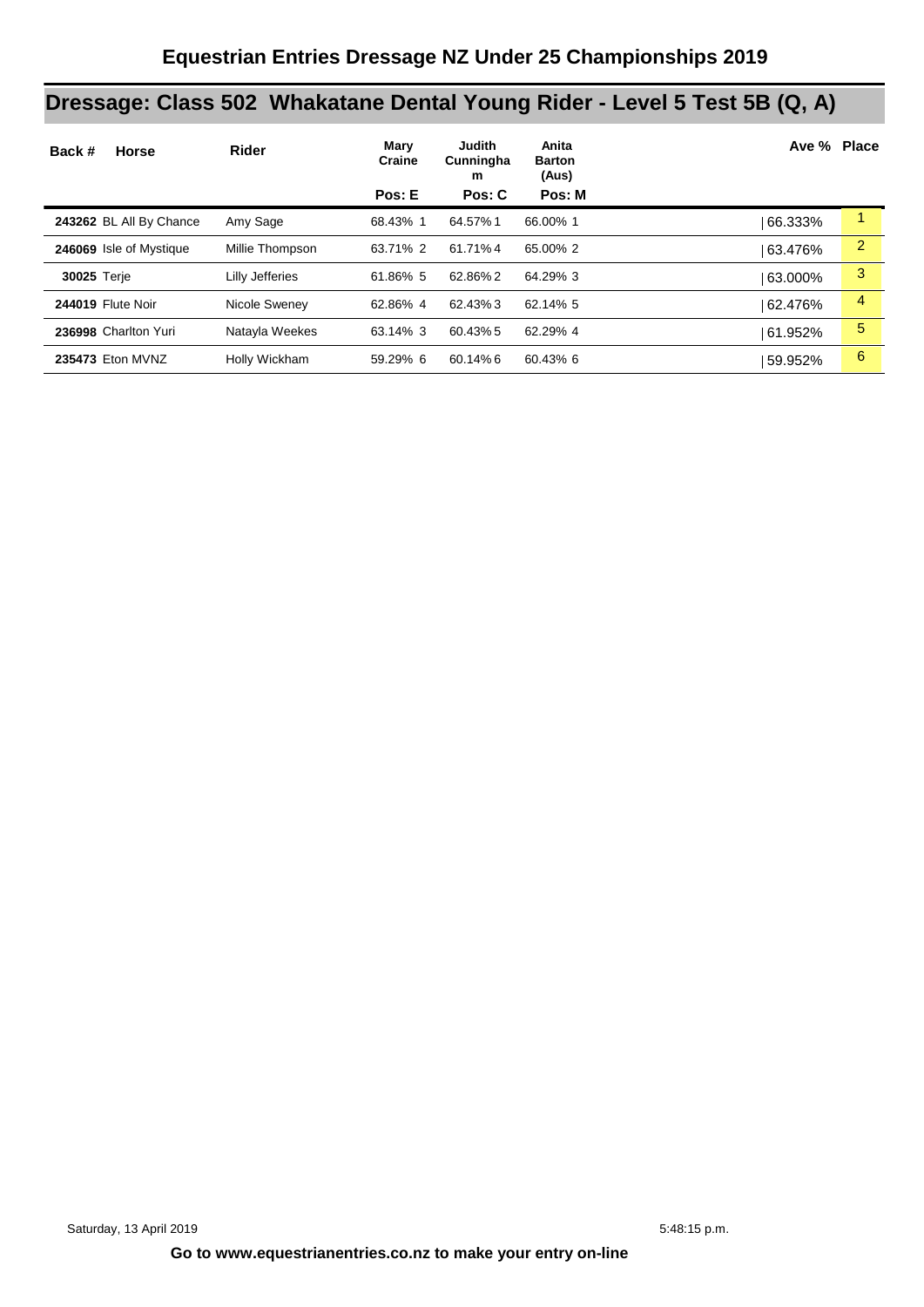# **Dressage: Class 601 Exclusively Yours Young Rider - Level 6A Test**

| Back #                   | <b>Horse</b>        | <b>Rider</b>           | Felicity<br>Dobell-<br><b>Brown</b> | Marv<br>Craine | Judith<br>Cunningha<br>m | Ave % Place |   |
|--------------------------|---------------------|------------------------|-------------------------------------|----------------|--------------------------|-------------|---|
|                          |                     |                        | Pos: E                              | Pos: C         | Pos: M                   |             |   |
| 28567 Alacatraz          |                     | Mihi Shepherd          | 63.02% 1                            | 62.56%1        | 63.26% 1                 | 62.946%     |   |
| <b>235760 Lord Louis</b> |                     | <b>Brina Carpenter</b> | 61.63% 2                            | 60.12% 2       | 61.63% 2                 | 61.124%     | 2 |
|                          | 220927 Glamour Star | Irina Smith            | 58.95% 3                            | 57.67%3        | 58.84% 3                 | 58.488%     | 3 |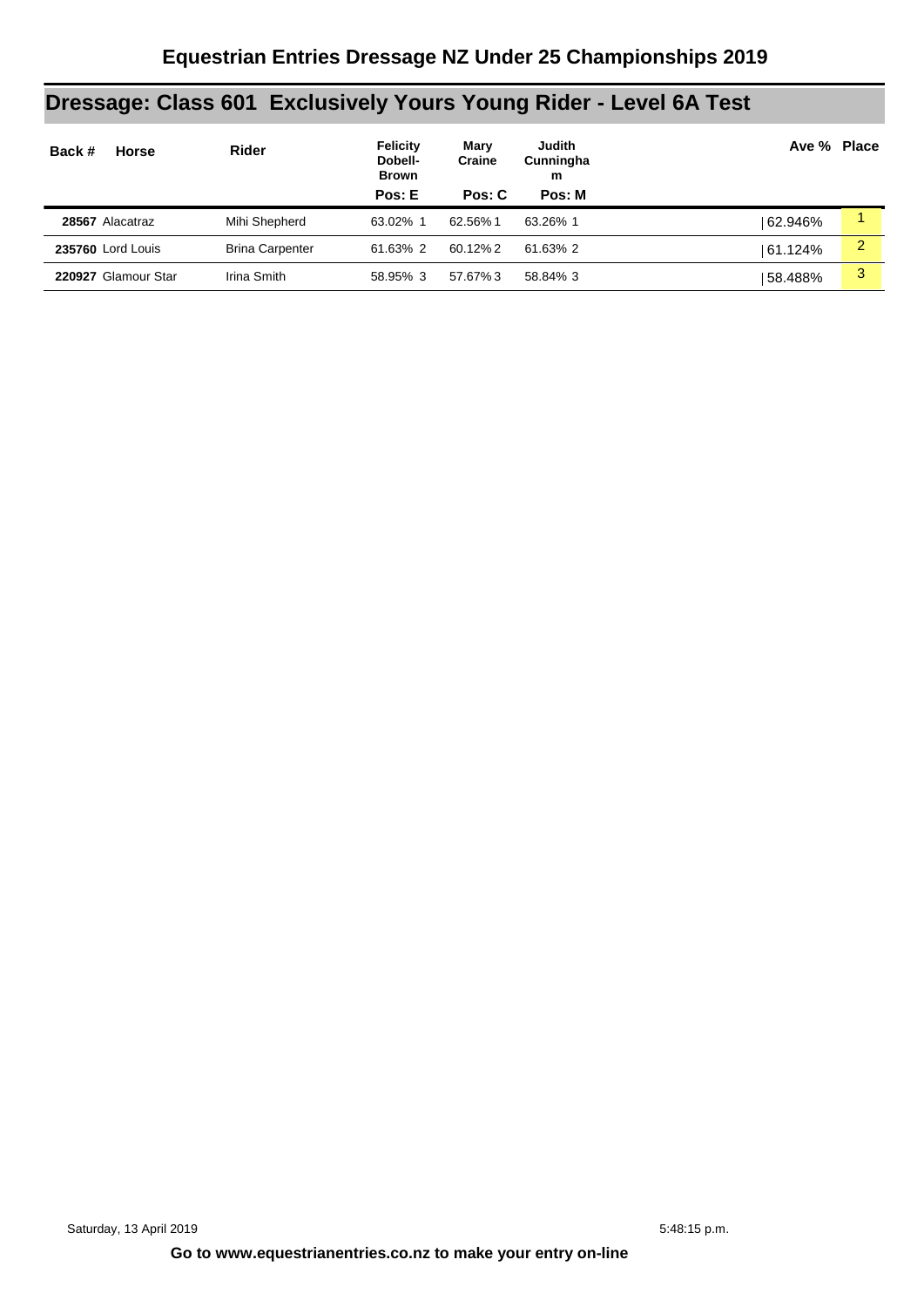### **Dressage: Class 602 Exclusively Yours Young Rider - Level 6/7 FEI INDIVIDIUAL YOUNG RIDER TEAM TEST (Q, AMS)**

| <b>Horse</b><br>Back # | <b>Rider</b>           | Anita<br><b>Barton</b><br>(Aus) | <b>Vittorio</b><br>Barba (PHI) | Ave % Place |   |
|------------------------|------------------------|---------------------------------|--------------------------------|-------------|---|
|                        |                        | Pos: C                          | Pos: B                         |             |   |
| 28567 Alacatraz        | Mihi Shepherd          | 70.00% 1                        | 67.35%1                        | 68.676%     | 1 |
| 234952 RM All About Me | Amy Sage               | 70.00% 1                        | 66.32% 2                       | 68.162%     | 2 |
| 235760 Lord Louis      | <b>Brina Carpenter</b> | 63.44% 3                        | 60.50%3                        | 61.971%     | 3 |
| 230719 Snapshot FE     | Kerry Goldthorpe       | 60.74% 4                        | 58.68%4                        | 59.706%     | 4 |
| 220927 Glamour Star    | Irina Smith            | 56.47% 5                        | 53.97% 5                       | 55.221%     | 5 |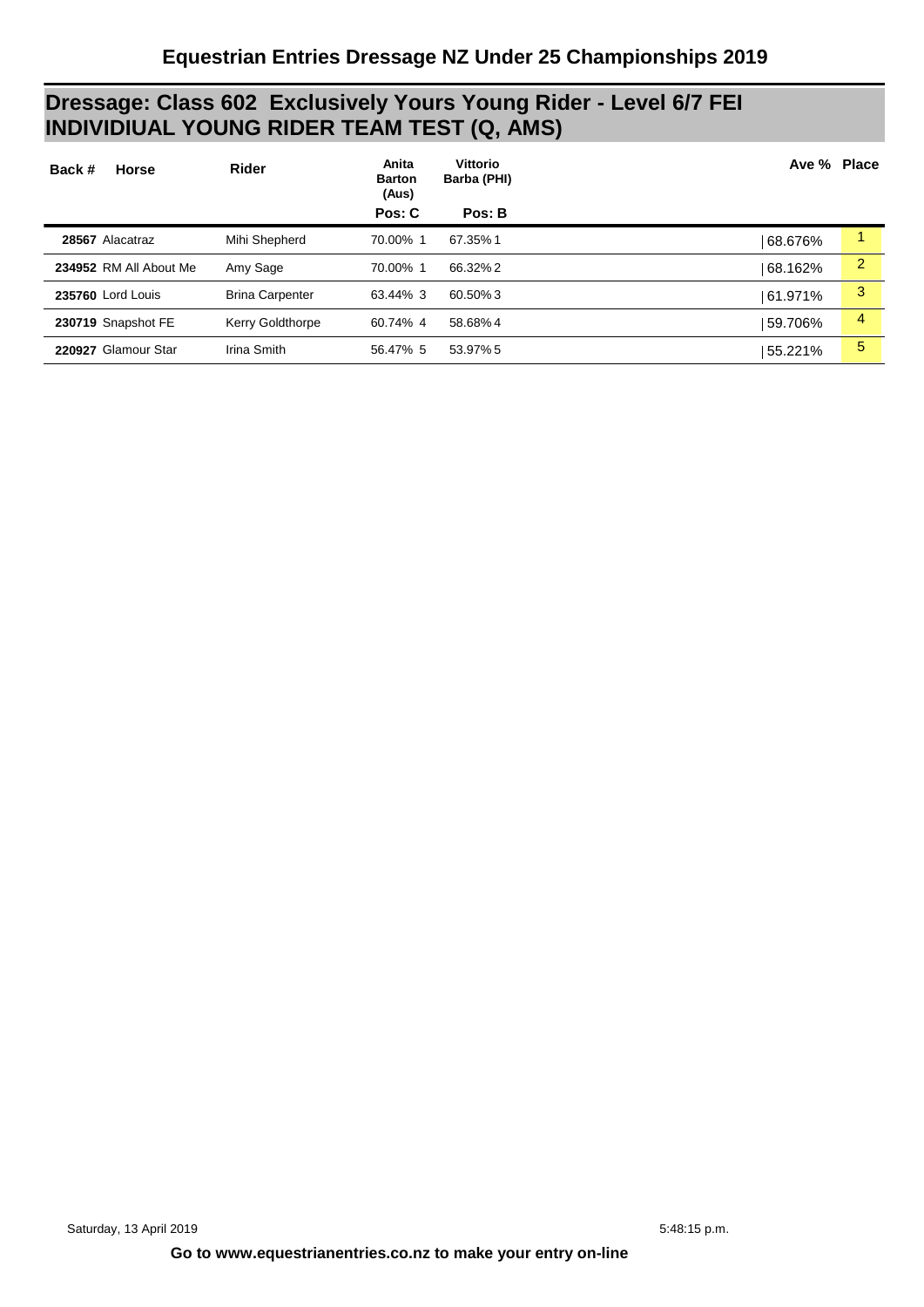# **Dressage: Class 701 Kiwi Arena Rakes Rider Equitation - Fledging**

| Back # | <b>Horse</b>                          | <b>Rider</b>            | J<br>Cunningha<br>m<br><b>S</b> Inglis<br>% | Ave % Place |                |
|--------|---------------------------------------|-------------------------|---------------------------------------------|-------------|----------------|
|        | 26636 Oaklands Park<br>Cloud 9        | Alexandra Hope          | 77.14%                                      | 77.143%     | 1              |
|        | 284922 Maxwellton Monday<br>Magic     | Grace Purdie            | 73.57%                                      | 73.571%     | $\overline{2}$ |
|        | 240536 Pioneer North East             | Morgan Abel-Pattinson   | 72.14%                                      | 72.143%     | 3              |
|        | <b>181 Fortification Rose</b><br>Kate | Aggie Shearer           | 69.29%                                      | 69.286%     | 4              |
|        | 27983 Kirkwood Greenlight             | Frankie Lawn            | 68.57%                                      | 68.571%     | $\sqrt{5}$     |
|        | 285483 Sandhill Trussardi             | Claudia Younger         | 65.00%                                      | 65.000%     | 6              |
|        | 282886 Kingslea Picture<br>Perfect    | <b>Charlotte Cashin</b> | 61.57%                                      | 61.571%     | $\overline{7}$ |
|        | 27712 Mister Brumby                   | Rebecca Richards        | 55.71%                                      | 55.714%     | 8              |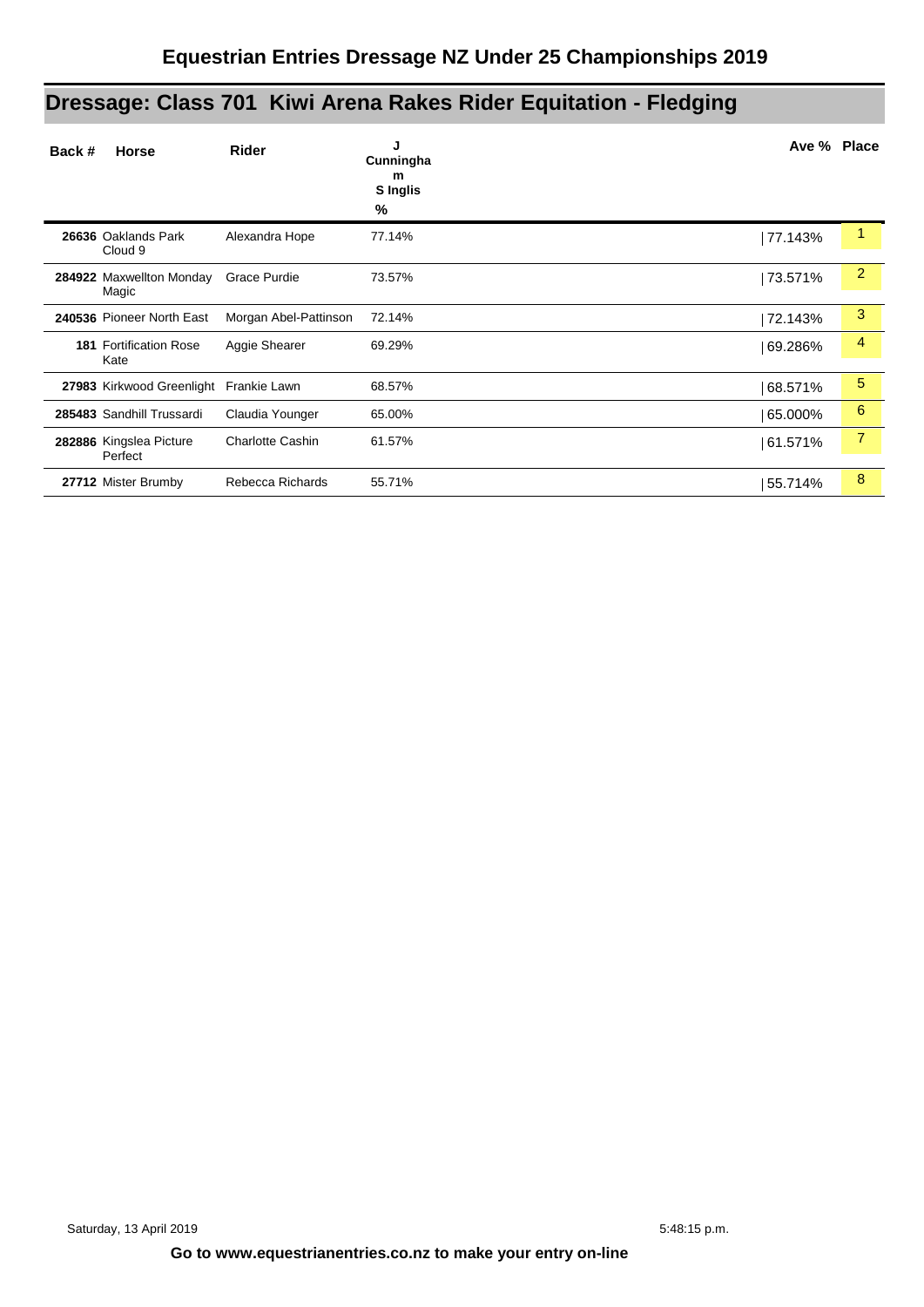# **Dressage: Class 702 Kiwi Arena Rakes Rider Equitation - Junior**

| Back #       | <b>Horse</b>                                   | <b>Rider</b>            | Mary<br>Craine<br>$%$ PI | Leonie<br><b>Coker</b><br>% PI | Ave % Place |                      |
|--------------|------------------------------------------------|-------------------------|--------------------------|--------------------------------|-------------|----------------------|
|              | 232988 Yippee Ki Yay                           | Fabriana McQuarrie      | 80.00% 1                 | 75.71%1                        | 77.857%     | $\blacktriangleleft$ |
|              | 283692 Tironui Casino's<br>Gold                | Jesika Cunningham       | 72.14% 4                 | 74.29%2                        | 73.214%     | $\overline{2}$       |
|              | 247659 Glenvar Bramble                         | <b>Piper Crake</b>      | 73.57% 3                 | 72.14%3                        | 72.857%     | 3                    |
|              | 251886 Alpine Park<br>Watercolour              | Samantha Belsham        | 75.14% 2                 | 67.71%5                        | 71.429%     | 4                    |
|              | 235944 Gangnam Style                           | Samantha Wells          | 72.14% 4                 | 68.57%4                        | 70.357%     | 5                    |
| 252519 Gabe  |                                                | Hanna Luostari          | 71.43% 6                 | 67.14%6                        | 69.286%     | 6                    |
|              | 246276 Mana Kai Buzzy<br>Bee                   | <b>Charlotte Thorpe</b> | 63.57% 9                 | 65.00%7                        | 64.286%     | 7                    |
|              | 221093 Mangakaraa<br>Ethereal                  | Freya Diggle            | 63.57% 9                 | 63.57%8                        | 63.571%     | 8                    |
|              | 283450 KS Show N Tell                          | Sophie Frew             | 67.14% 7                 | 59.29% 12                      | 63.214%     | 9                    |
|              | 283564 LSL Brookleigh<br><b>Vermont Beauty</b> | Julia Leusink           | 63.57% 9                 | 61.43%9                        | 62.500%     | 10                   |
|              | 238554 Kirralea Statesman                      | Anna Wilson             | 63.57% 9                 | 61.43%9                        | 62.500%     | 10                   |
|              | 233418 Willowmead Court<br>Jester              | Danielle Peck           | 65.00% 8                 | 59.29% 12                      | 62.143%     | 12                   |
|              | 283595 Golden Willow<br>Monarch                | Olesya Korchagina       | 62.86% 14                | 60.00% 11                      | 61.429%     | 13                   |
| 233906 Kozee |                                                | Olivia Robinson         | 63.57% 9                 | 57.14% 14                      | 60.357%     | 14                   |
|              | 183 Paint the Town I                           | Rheannah Rapley         | 58.57% 15                | 57.14% 14                      | 57.857%     | 15                   |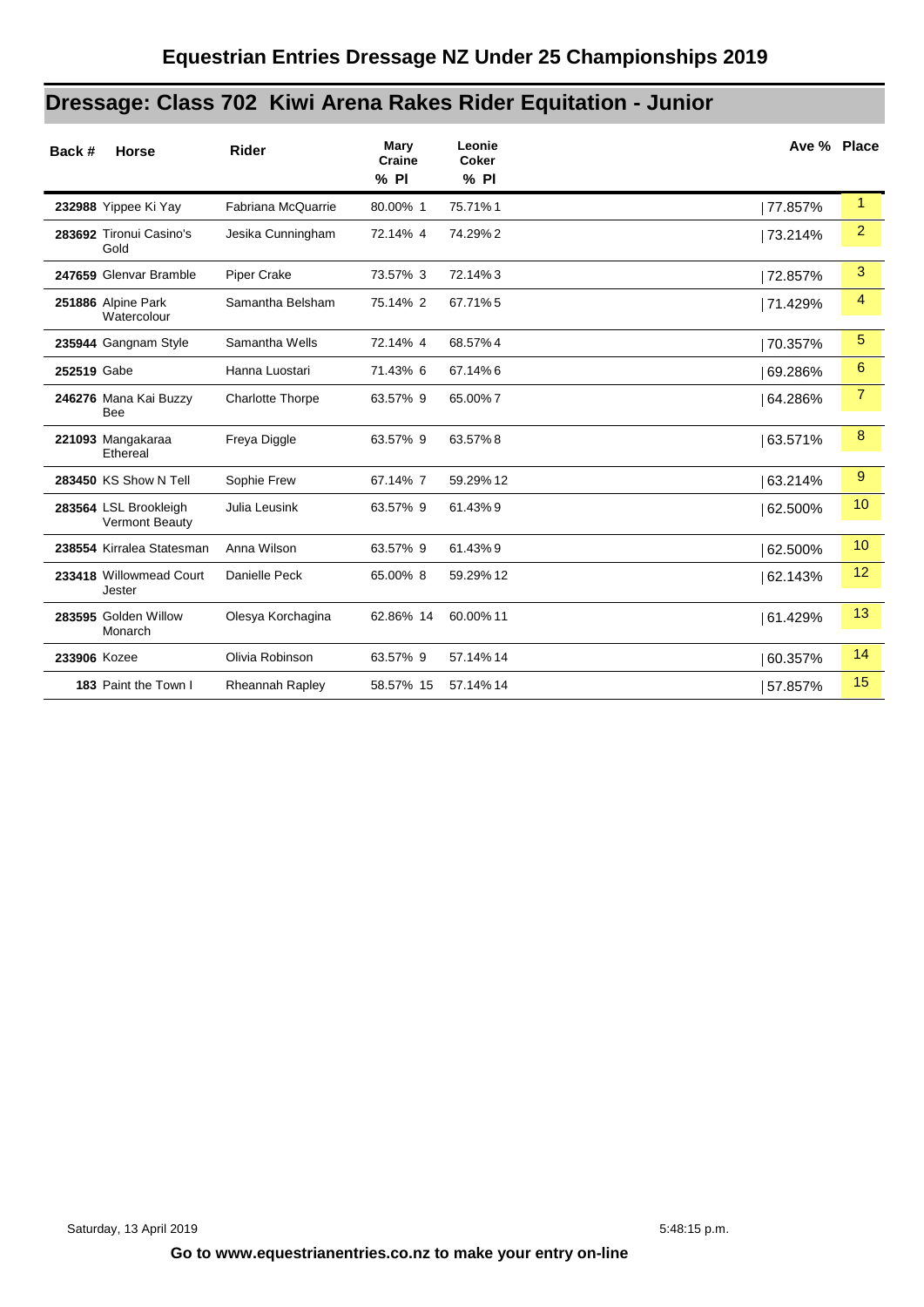

### **Dressage: Class 901 Equissage NZ Young Rider - FEI Grand Prix Musical Freestyle (Q, A)**

| Back # | <b>Horse</b>  | <b>Rider</b>          | Carol<br><b>Eivers</b>                                     | Gill<br><b>Chambers</b>               | <b>Sue</b><br>Hobson (NZL)       | Marcia<br><b>Bayley</b>          | Vittorio<br>Barba (PHI)                       | Tech  | <b>Artistic</b> | Total  | <b>Place</b> |
|--------|---------------|-----------------------|------------------------------------------------------------|---------------------------------------|----------------------------------|----------------------------------|-----------------------------------------------|-------|-----------------|--------|--------------|
|        |               |                       | Pos: E                                                     | Pos: H                                | Pos: C                           | Pos: M                           | Pos: B                                        |       |                 |        |              |
| 237885 | Ardmore       | Lucarne Dolley        | 62.750<br><b>Tech</b><br>Art<br>64.000<br>63.375%<br>Total | 66.750<br>69.000<br>2<br>67.875%      | 66.500<br>71.000<br>68.750%      | 61.750<br>66.000<br>63.875%      | 62.000<br>64.000<br>63.000%<br>$\overline{2}$ | 63.95 | 66.80           | 65.375 | -1           |
| 231134 | Amici II      | <b>Catherine West</b> | 65.000<br>Tech<br>Art<br>66.000<br>65.500%<br>Total        | 66.250<br>66.000<br>66.125%<br>2      | 65.250<br>66.000<br>65.625%<br>3 | 60.250<br>63.000<br>61.625%<br>3 | 63.250<br>64.000<br>63.625%                   | 64.00 | 65.00           | 64.500 | 2            |
| 224799 | <b>Busuto</b> | Devon Raos            | 62.500<br><b>Tech</b><br>Art<br>64.000<br>63.250%<br>Total | 63.750<br>64.000<br>3<br>63.875%<br>3 | 64.500<br>67.600<br>66.050%<br>2 | 61.250<br>63.000<br>62.125%<br>2 | 58.000<br>63.000<br>60.500%<br>3              | 62.00 | 64.32           | 63.160 | 3            |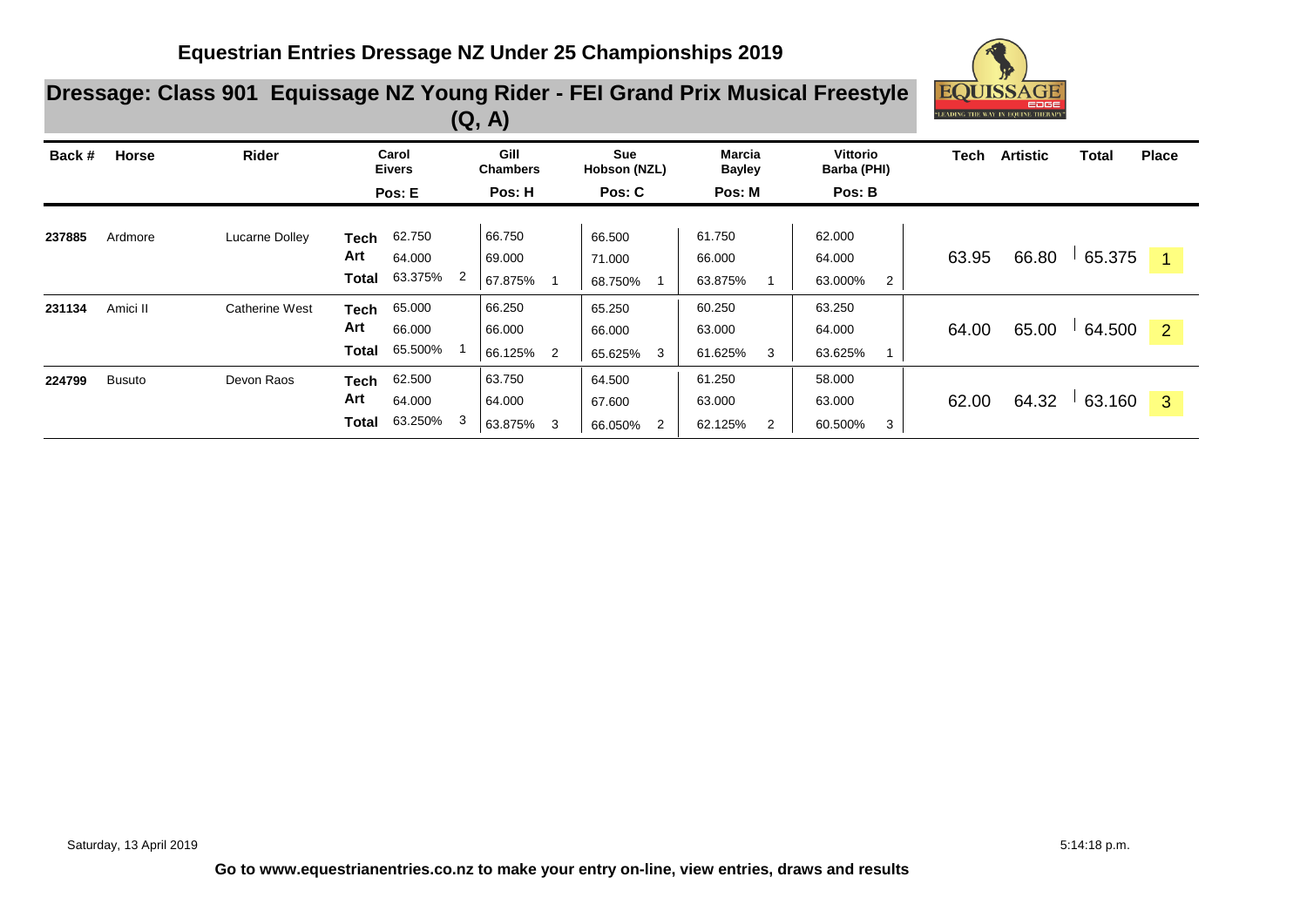# **Dressage: Class 911 AR Dressage Non Graded 12yr & under -Test 0A Restricted**

| Back # | Horse                                 | Rider                   | <b>Suzanne</b><br><b>Inglis</b><br>Pos: C | <b>Robin</b><br><b>Friend</b><br>Pos: B | Ave % Place |                |
|--------|---------------------------------------|-------------------------|-------------------------------------------|-----------------------------------------|-------------|----------------|
|        | <b>181 Fortification Rose</b><br>Kate | Aggie Shearer           | 70.26% 1                                  | 67.63%1                                 | 68.947%     | 1              |
|        | 166 Will 'o' the Wisp                 | Isobel Jayne Bevitt     | 68.95% 3                                  | 64.47%6                                 | 66.711%     | $\overline{2}$ |
|        | 240536 Pioneer North East             | Morgan Abel-Pattinson   | 70.00% 2                                  | 62.90%7                                 | 66.447%     | 3              |
|        | 170 Taurimu Da Vince                  | Zoe Garland             | 65.26% 4                                  | 67.63%1                                 | 66.447%     | 4              |
|        | 228977 Brookfields China<br>Doll      | Zoe Lawn                | 63.68% 7                                  | 65.79%4                                 | 64.737%     | 5              |
|        | <b>169 Island Park Just</b><br>Cruzin | Jessica Lawrence        | 62.63% 9                                  | 66.58%3                                 | 64.605%     | 6              |
|        | 29339 Rosewood Classic<br>Fame        | Jessica Lawrence        | 64.21% 6                                  | 65.00% 5                                | 64.605%     | $\overline{7}$ |
|        | 285212 Miss Candy Floss               | lyve Speirs             | 65.00% 5                                  | 62.63%8                                 | 63.816%     | 8              |
|        | 282886 Kingslea Picture<br>Perfect    | <b>Charlotte Cashin</b> | 62.90% 8                                  | 62.37% 9                                | 62.632%     | 9              |
|        | 27712 Mister Brumby                   | Rebecca Richards        | 57.37% 10                                 | 56.05% 10                               | 56.711%     | 10             |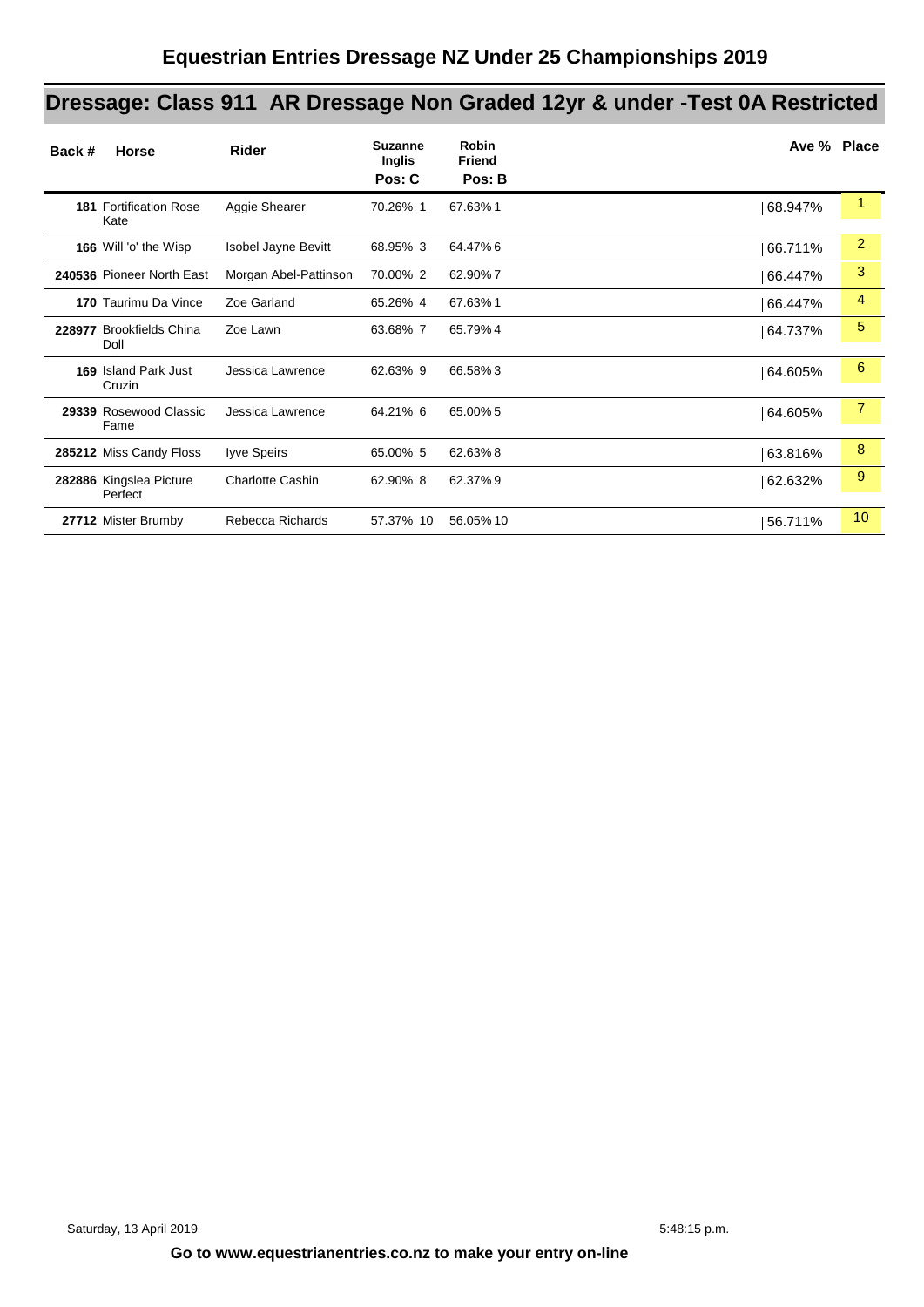### **Dressage: Class 912 AR Dressage Non Graded 12yr & under -Test 0B Restricted (Q)**

| Back # | <b>Horse</b>                          | <b>Rider</b>            | Carol<br><b>Eivers</b><br>Pos: C | Judy<br><b>Alderdice</b><br>Pos: H |         | Ave % Place    |
|--------|---------------------------------------|-------------------------|----------------------------------|------------------------------------|---------|----------------|
|        | <b>181 Fortification Rose</b><br>Kate | Aggie Shearer           | 77.38% 1                         | 72.14%1                            | 74.762% | 1              |
|        | 240536 Pioneer North East             | Morgan Abel-Pattinson   | 76.19% 2                         | 70.00%2                            | 73.095% | 2              |
|        | 170 Taurimu Da Vince                  | Zoe Garland             | 74.05% 3                         | 67.62%4                            | 70.833% | 3              |
|        | 169 Island Park Just<br>Cruzin        | Jessica Lawrence        | 71.67% 7                         | 68.33%3                            | 70.000% | 4              |
|        | 228977 Brookfields China<br>Doll      | Zoe Lawn                | 72.14% 6                         | 65.95% 5                           | 69.048% | 5              |
|        | 166 Will 'o' the Wisp                 | Isobel Jayne Bevitt     | 72.86% 4                         | 64.52%6                            | 68.690% | 6              |
|        | 285212 Miss Candy Floss               | Iyve Speirs             | 72.86% 4                         | 61.91%7                            | 67.381% | $\overline{7}$ |
|        | 29339 Rosewood Classic<br>Fame        | Jessica Lawrence        | 69.52% 8                         | 61.67%8                            | 65.595% | 8              |
|        | 27712 Mister Brumby                   | Rebecca Richards        | 66.91% 9                         | 59.76% 10                          | 63.333% | 9              |
|        | 282886 Kingslea Picture<br>Perfect    | <b>Charlotte Cashin</b> | 61.67% 10                        | 61.43%9                            | 61.548% | 10             |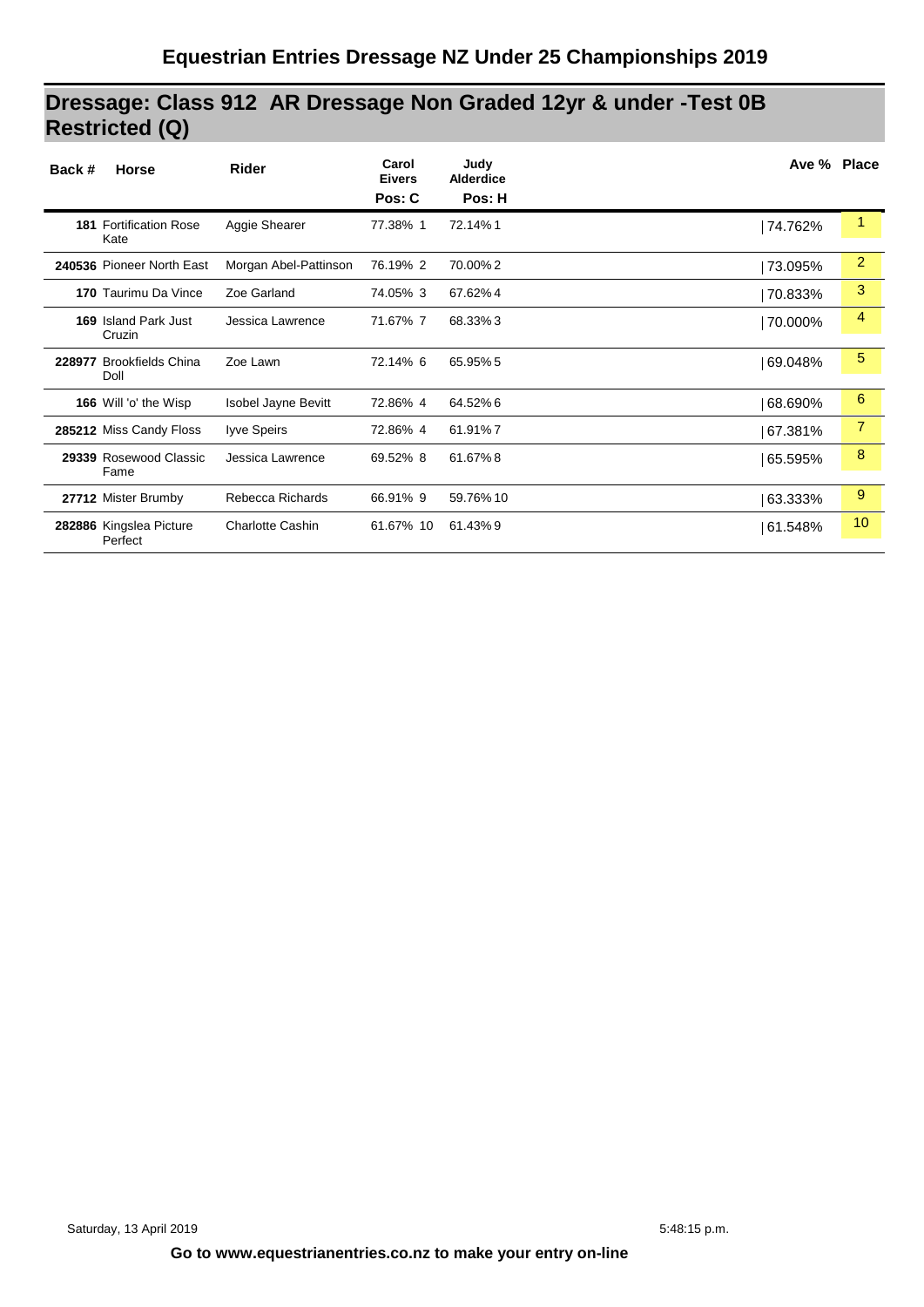### **Dressage: Class 921 Pelorus Trust Lead Rein Non Graded 8yr & under -Test NZPCA First Start Test 1- Restricted**

| Back # | <b>Horse</b>                                 | <b>Rider</b>          | Carol<br><b>Eivers</b><br>Pos: C | Judy<br><b>Alderdice</b><br>$%$ PI | Ave % Place |   |
|--------|----------------------------------------------|-----------------------|----------------------------------|------------------------------------|-------------|---|
|        | 239326 Pied Piper Top Shelf Kendall Hamilton |                       | 73.00% 1                         | 72.00%1                            | 72.500%     |   |
|        | 174 Lancewoods<br><b>Coppers Delight</b>     | Robert Abel-Pattinson | 70.50% 2                         | 70.50%2                            | 70.500%     | 2 |
|        | 172 Valrosa Indian<br>Summer                 | <b>Briar Herries</b>  | 68.50% 3                         | 68.50% 3                           | 68.500%     | 3 |
|        | 173 Pied Piper Ben Ten                       | Kendall Hamilton      | 67.50% 4                         | 64.50% 4                           | 66.000%     | 4 |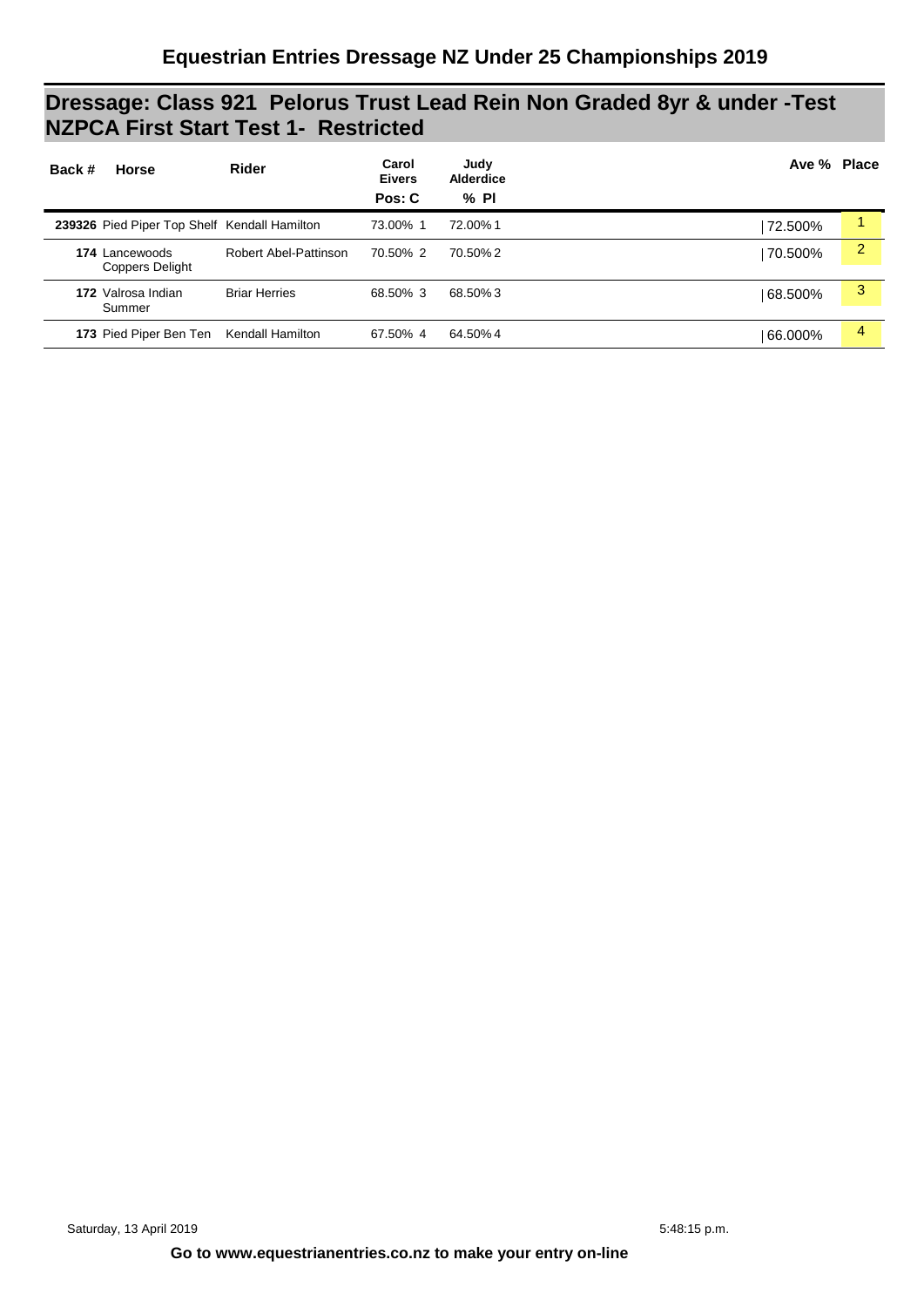### **Dressage: Class 922 Pelorus Trust Lead Rein Non Graded 8yr & under -Test NZPCA First Start Test 2- Restricted (Q)**

| Back # | <b>Horse</b>                                 | Rider                 | <b>Suzanne</b><br>Inglis<br>Pos: C | Leonie<br>Coker<br>Pos: | Ave % Place |                |
|--------|----------------------------------------------|-----------------------|------------------------------------|-------------------------|-------------|----------------|
|        | 173 Pied Piper Ben Ten Kendall Hamilton      |                       | 67.00% 4                           | 70.00%1                 | 68.500%     |                |
|        | 239326 Pied Piper Top Shelf Kendall Hamilton |                       | 68.50% 1                           | 67.50% 2                | 68.000%     | $\overline{2}$ |
|        | 172 Valrosa Indian<br>Summer                 | <b>Briar Herries</b>  | 68.00% 3                           | 67.00%3                 | 67.500%     | 3              |
|        | 174 Lancewoods<br>Coppers Delight            | Robert Abel-Pattinson | 68.50% 1                           | 65.00% 4                | 66.750%     | 4              |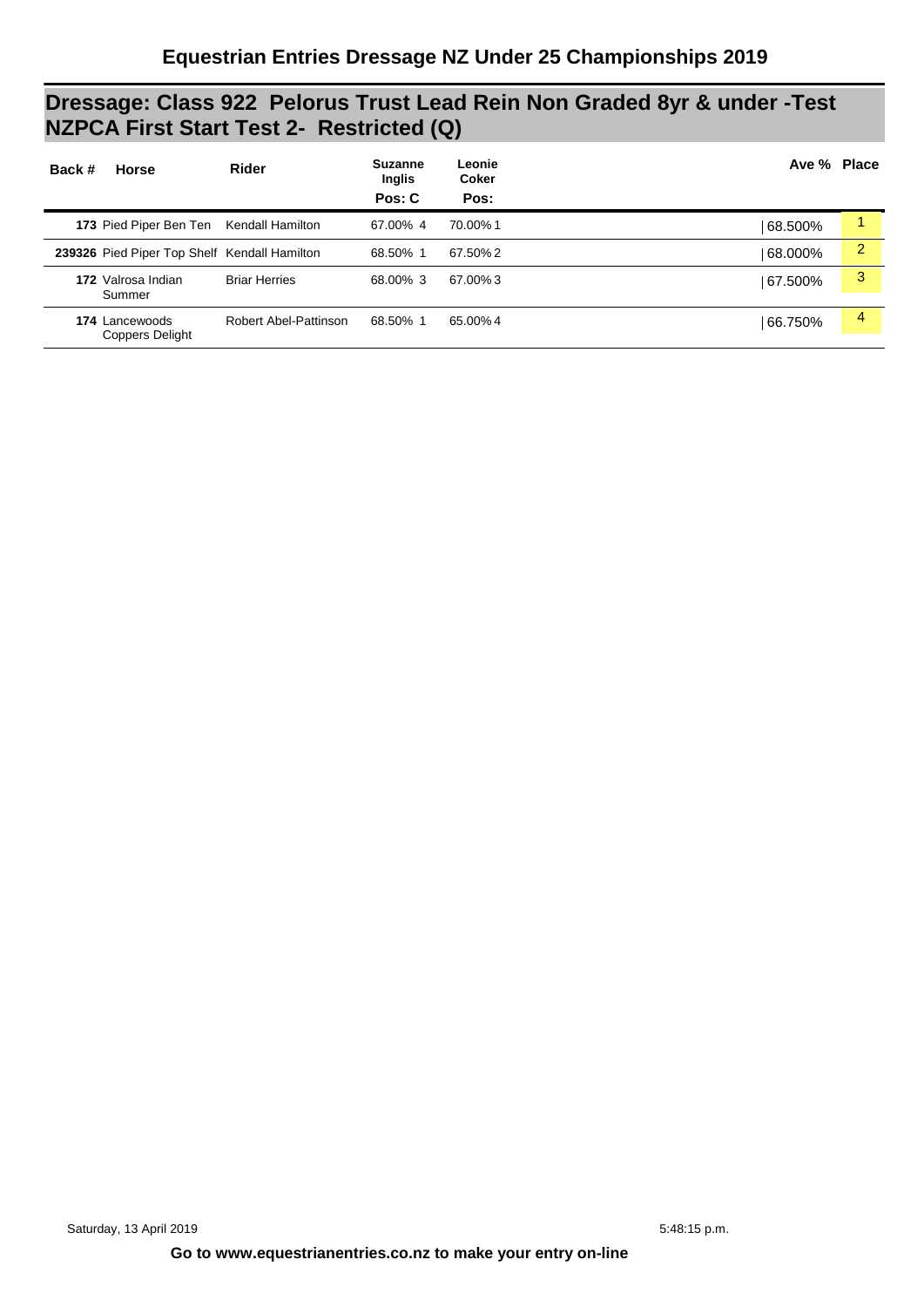## **Dressage: Class 953 Lion Foundation Grade II Para-Equestrian Championship Test 2017 (Q)**

| Back # | <b>Horse</b>                      | <b>Rider</b>     | <b>Margs</b><br><b>Carline</b><br>Pos: C | Judy<br><b>Alderdice</b><br>Pos: H | Ave % Place |  |
|--------|-----------------------------------|------------------|------------------------------------------|------------------------------------|-------------|--|
|        | 26474 Tama Park<br><b>Bradman</b> | Chontelle Honour | 63.82%                                   | 63.38%1                            | 63.603%     |  |